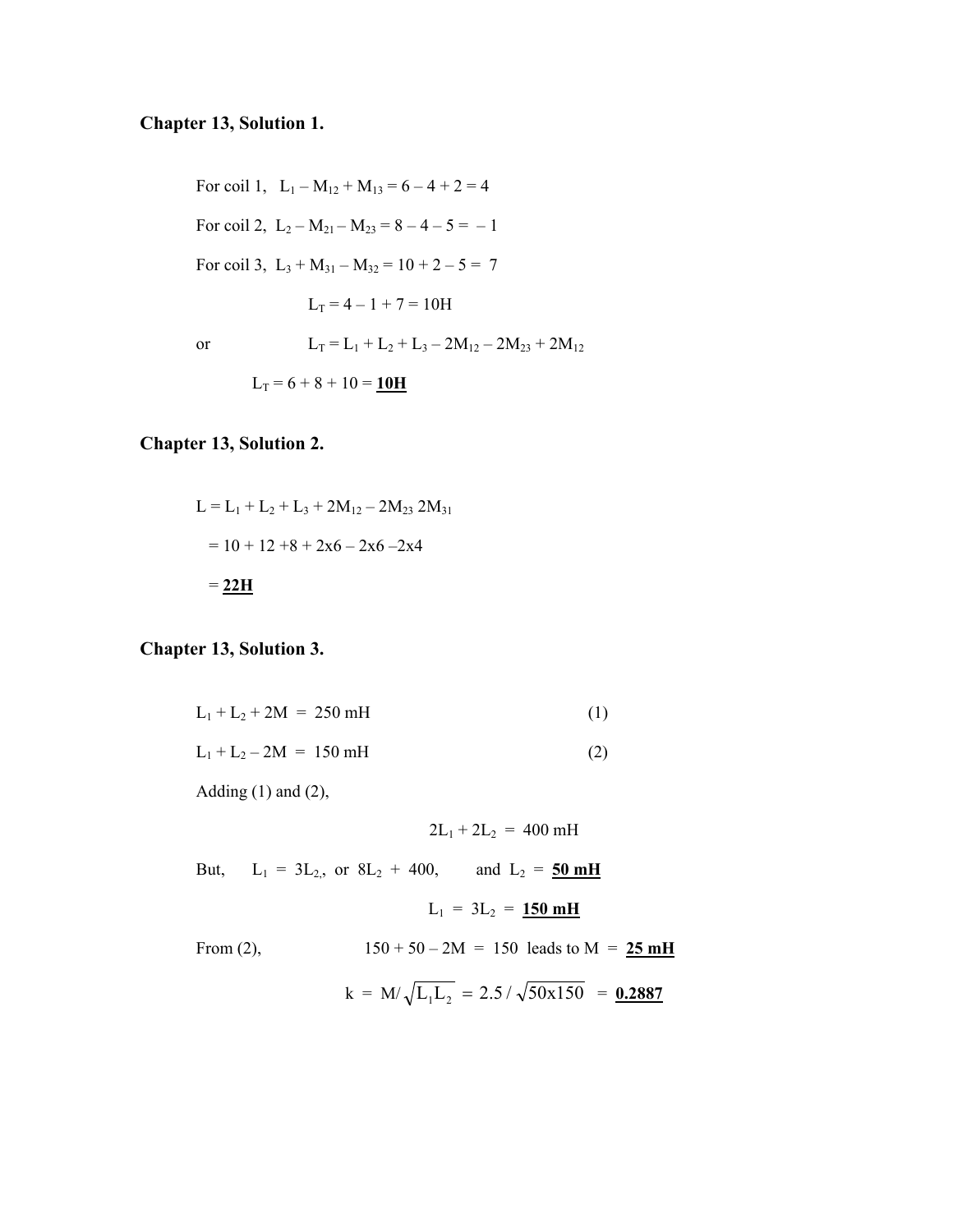#### **Chapter 13, Solution 4.**

(a) For the series connection shown in Figure (a), the current I enters each coil from its dotted terminal. Therefore, the mutually induced voltages have the same sign as the self-induced voltages. Thus,

$$
L_{eq} = L_1 + L_2 + 2M
$$



(b) For the parallel coil, consider Figure (b).

$$
I_s = I_1 + I_2 \quad \text{and} \quad Z_{eq} = V_s/I_s
$$

Applying KVL to each branch gives,

$$
V_s = j\omega L_1 I_1 + j\omega M I_2 \tag{1}
$$

$$
V_s = j\omega M I_1 + j\omega L_2 I_2 \qquad (2)
$$

or 
$$
\begin{bmatrix} V_s \\ V_s \end{bmatrix} = \begin{bmatrix} j\omega L_1 & j\omega M \\ j\omega M & j\omega L_2 \end{bmatrix} \begin{bmatrix} I_1 \\ I_2 \end{bmatrix}
$$

 $\Delta = -\omega^2 L_1 L_2 + \omega^2 M^2$ ,  $\Delta_1 = j\omega V_s (L_2 - M)$ ,  $\Delta_2 = j\omega V_s (L_1 - M)$  $I_1 = \Delta_1/\Delta$ , and  $I_2 = \Delta_2/\Delta$ 

 $I_s = I_1 + I_2 = (\Delta_1 + \Delta_2)/\Delta = j\omega(L_1 + L_2 - 2M)V_s/(-\omega^2(L_1L_2 - M))$  $Z_{eq} = V_s/I_s = j\omega(L_1L_2 - M)/[j\omega(L_1 + L_2 - 2M)] = j\omega L_{eq}$ i.e.,  $L_{eq} = (\underline{L_1L_2 - M})/(\underline{L_1 + L_2 - 2M})$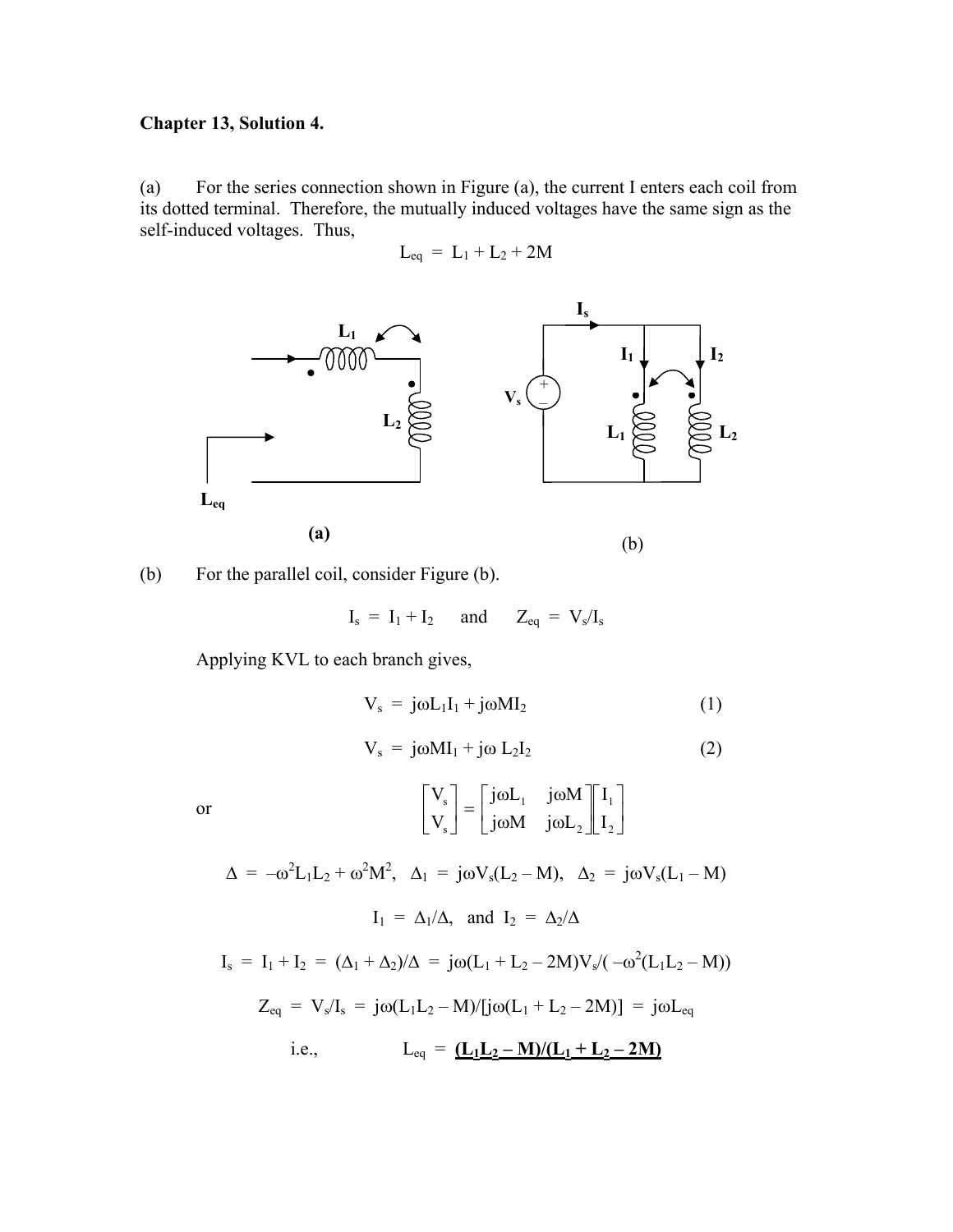## **Chapter 13, Solution 5.**

(a) If the coils are connected in series,

$$
L = L1 + L2 + 2M = 25 + 60 + 2(0.5)\sqrt{25x60} = 123.7 \text{ mH}
$$

(b) If they are connected in parallel,

$$
L = \frac{L_1 L_2 - M^2}{L_1 + L_2 - 2M} = \frac{25x60 - 19.36^2}{25 + 60 - 2x19.36} mH = \frac{24.31 mH}{25 + 60 - 2x19.36}
$$

**Chapter 13, Solution 6.** 

$$
V_1 = \underline{R_1 + j\omega L_1}\underline{I_1 - j\omega M_2}
$$

$$
V_2 = \underline{-j\omega M_1 + (R_2 + j\omega L_2)\underline{I_2}}
$$

## **Chapter 13, Solution 7.**

Applying KVL to the loop,

$$
20\angle 30^{\degree} = I(-j6 + j8 + j12 + 10 - j4x2) = I(10 + j6)
$$

where I is the loop current.

I = 
$$
20\angle 30^\circ/(10 + j6)
$$
  
\nV<sub>o</sub> = I(j12 + 10 - j4) = I(10 + j8)  
\n=  $20\angle 30^\circ(10 + j8)/(10 + j6) = 22\angle 37.66^\circ$  V

### **Chapter 13, Solution 8.**

Consider the current as shown below.

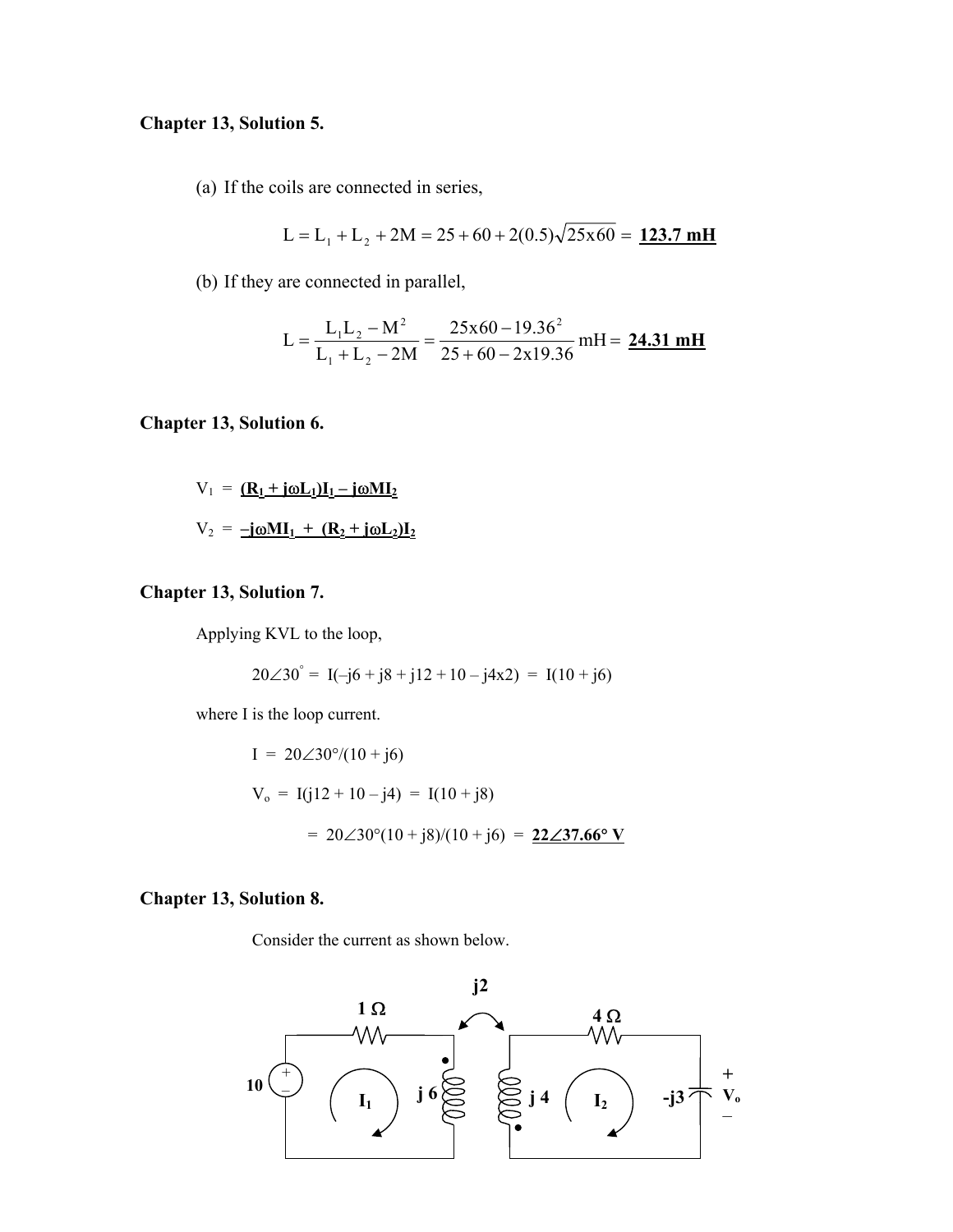For mesh 1,

$$
10 = (1 + j6)I_1 + j2I_2
$$
\n
$$
0 = (4 + j4 - j3)I_2 + j2I_1
$$
\n
$$
0 = j2I_1 + (4 + j)I_2
$$
\n(2)

In matrix form,

$$
\begin{bmatrix} 10 \\ 0 \end{bmatrix} = \begin{bmatrix} 1 + j6 & j2 \\ j2 & 4 + j \end{bmatrix} \begin{bmatrix} I_1 \\ I_2 \end{bmatrix}
$$
  
 
$$
\Delta = 2 + j25, \text{ and } \Delta_2 = -j20
$$
  
\n
$$
I_2 = \Delta_2/\Delta = -j20/(2 + j25)
$$
  
\n
$$
V_0 = -j3I_2 = -60/(2 + j25) = 2.392 \angle 94.57^{\circ}
$$

# **Chapter 13, Solution 9.**

Consider the circuit below.

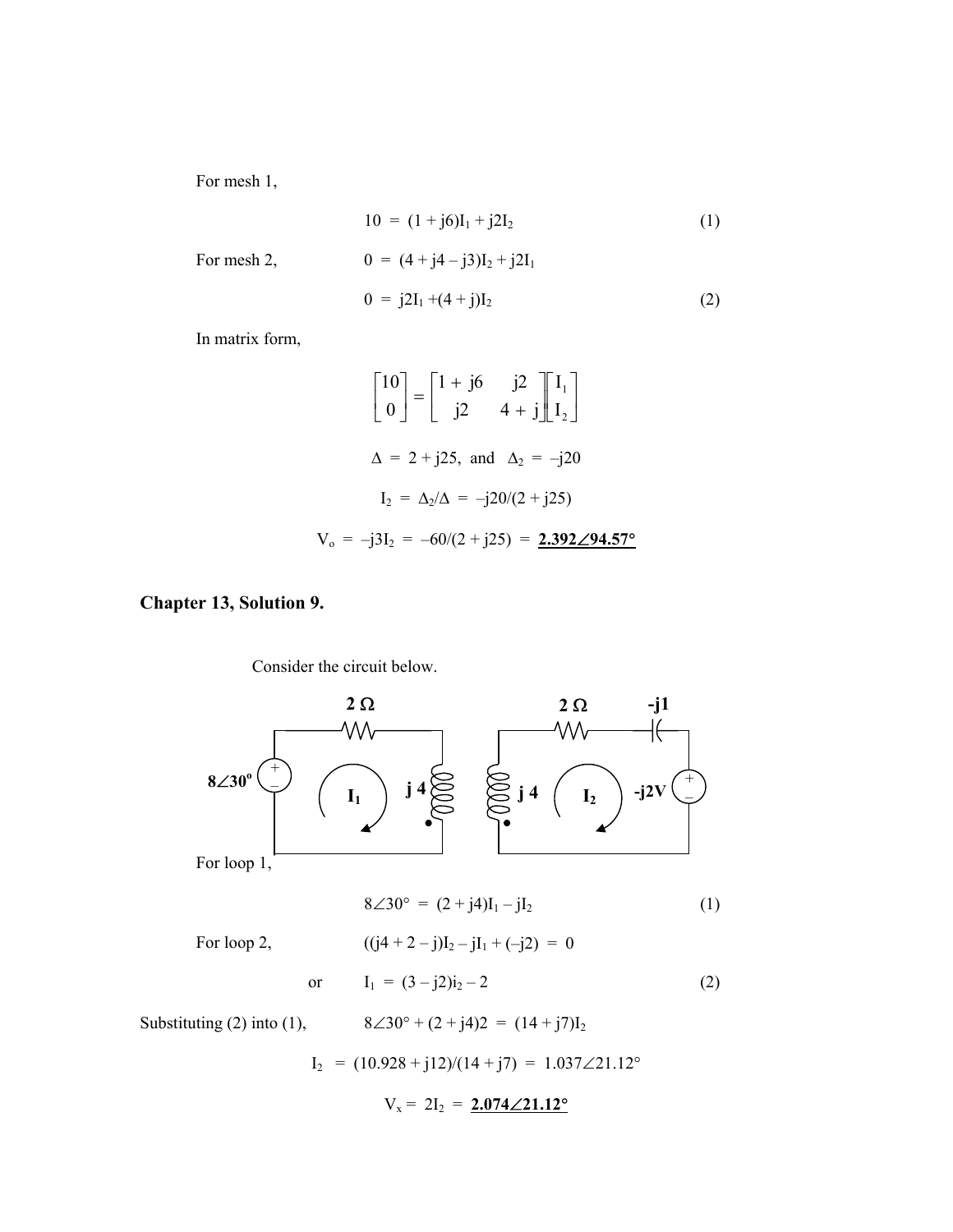# **Chapter 13, Solution 10.**

Consider the circuit below.



$$
M = k\sqrt{L_1L_2} = \sqrt{L^2} = L, I_1 = I_{in}\angle 0^\circ, I_2 = I_0
$$
  
\n
$$
I_0(j\omega L + R + 1/(j\omega C)) - j\omega L I_{in} - (1/(j\omega C))I_{in} = 0
$$
  
\n
$$
I_0 = \underline{\mathbf{i}} I_{in}(\omega L - 1/(\omega C)) / (R + j\omega L + 1/(j\omega C))
$$

# **Chapter 13, Solution 11.**

Consider the circuit below.



For mesh 1,  $V_1 = I_1(R_1 + 1/(j\omega C)) - I_2(1/j\omega C)) - R_1I_3$ For mesh 2,  $0 = -I_1(1/(\mathrm{j}\omega C)) + (\mathrm{j}\omega L_1 + \mathrm{j}\omega L_2 + (1/(\mathrm{j}\omega C)) - \mathrm{j}2\omega M)I_2 - \mathrm{j}\omega L_1I_3 + \mathrm{j}\omega MI_3$ 

For mesh 3, 
$$
-V_2 = -R_1I_1 - j\omega(L_1 - M)I_2 + (R_1 + R_2 + j\omega L_1)I_3
$$

or 
$$
V_2 = \mathbf{R}_1 \mathbf{I}_1 + \mathbf{j} \omega (\mathbf{L}_1 - \mathbf{M}) \mathbf{I}_2 - (\mathbf{R}_1 + \mathbf{R}_2 + \mathbf{j} \omega \mathbf{L}_1) \mathbf{I}_3
$$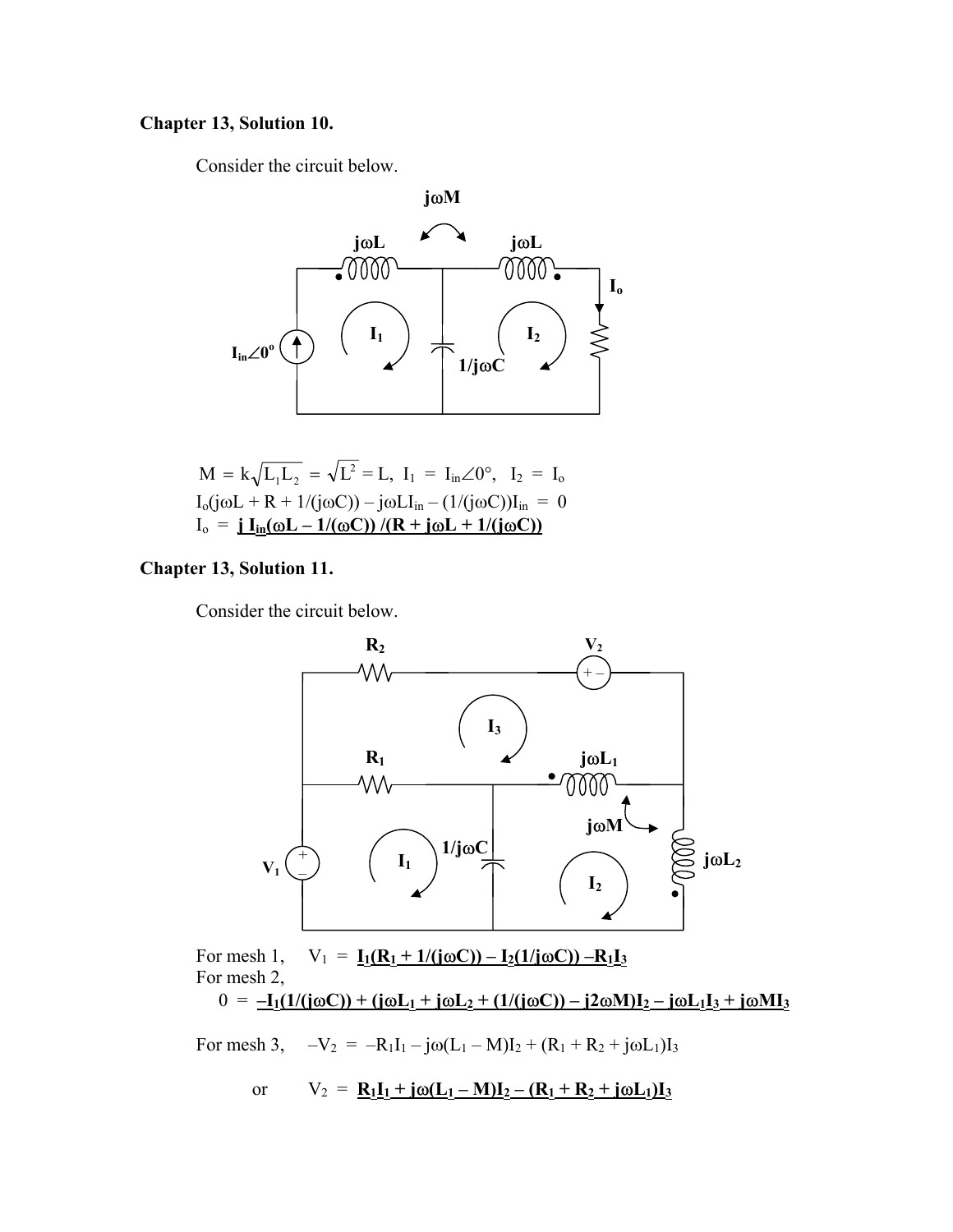## **Chapter 13, Solution 12.**



Applying KVL to the loops,

 $1 = j8I_1 + j4I_2$  (1)  $0 = j4I_1 + j18I_2$  (2) Solving (1) and (2) gives  $I_1 = -j0.1406$ . Thus

$$
Z = \frac{1}{I_1} = jL_{eq} \longrightarrow L_{eq} = \frac{1}{jI_1} = \frac{7.111 \text{ H}}{7.111 \text{ H}}
$$

We can also use the equivalent T-section for the transform to find the equivalent inductance.

#### **Chapter 13, Solution 13.**

We replace the coupled inductance with an equivalent T-section and use series and parallel combinations to calculate **Z.** Assuming that  $\omega = 1$ ,

 $L_a = L_1 - M = 18 - 10 = 8$ ,  $L_b = L_2 - M = 20 - 10 = 10$ ,  $L_c = M = 10$ The equivalent circuit is shown below: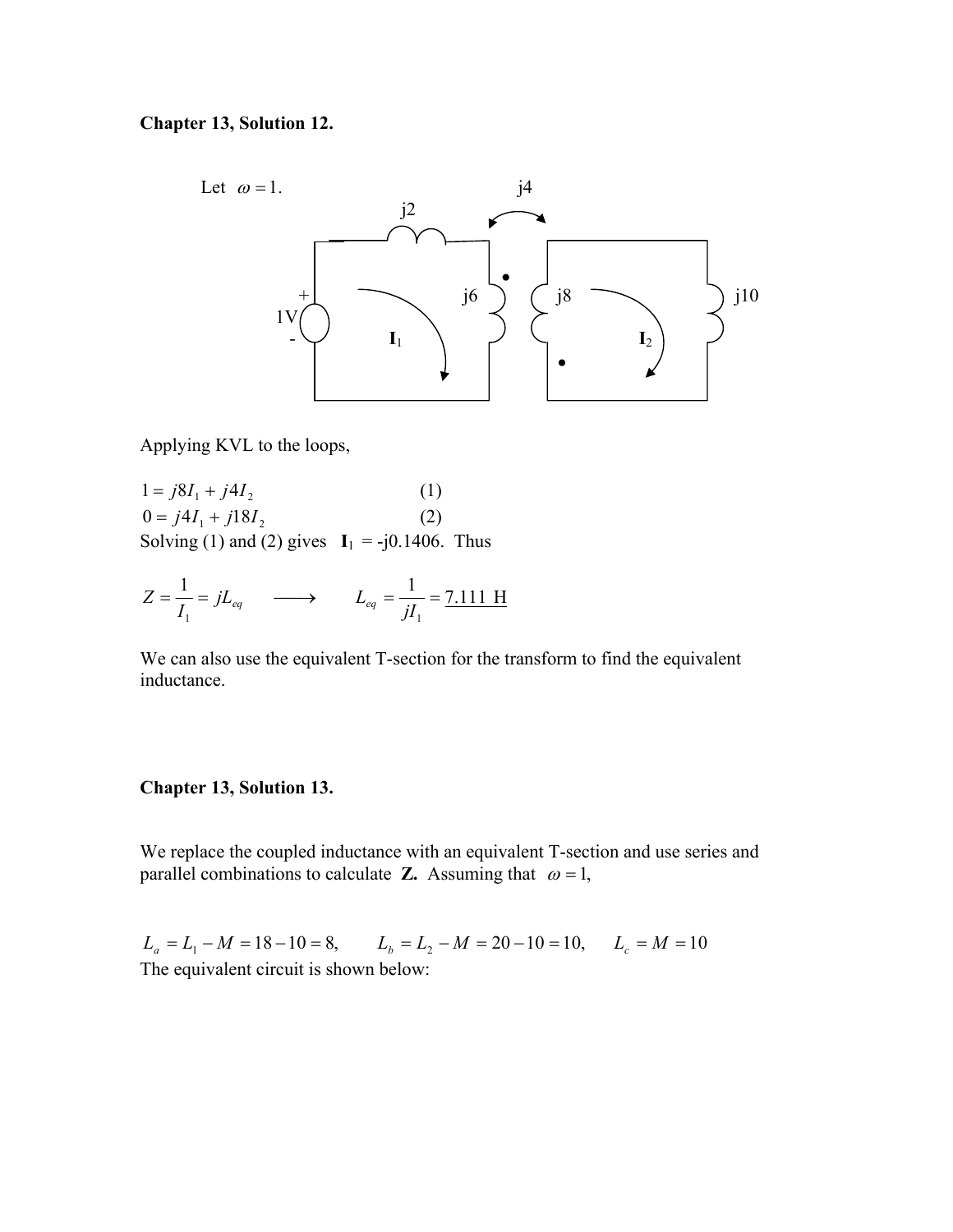

#### **Chapter 13, Solution 14.**

To obtain  $V_{Th}$ , convert the current source to a voltage source as shown below.



Note that the two coils are connected series aiding.

 $\omega L = \omega L_1 + \omega L_2 - 2\omega M$ jωL = j6 + j8 – j4 = j10 Thus,  $-j10 + (5 + j10 - j3 + 2)I + 8 = 0$  $I = (-8 + i10)/(7 + i7)$ But,  $-j10 + (5 + j6)I - j2I + V_{Th} = 0$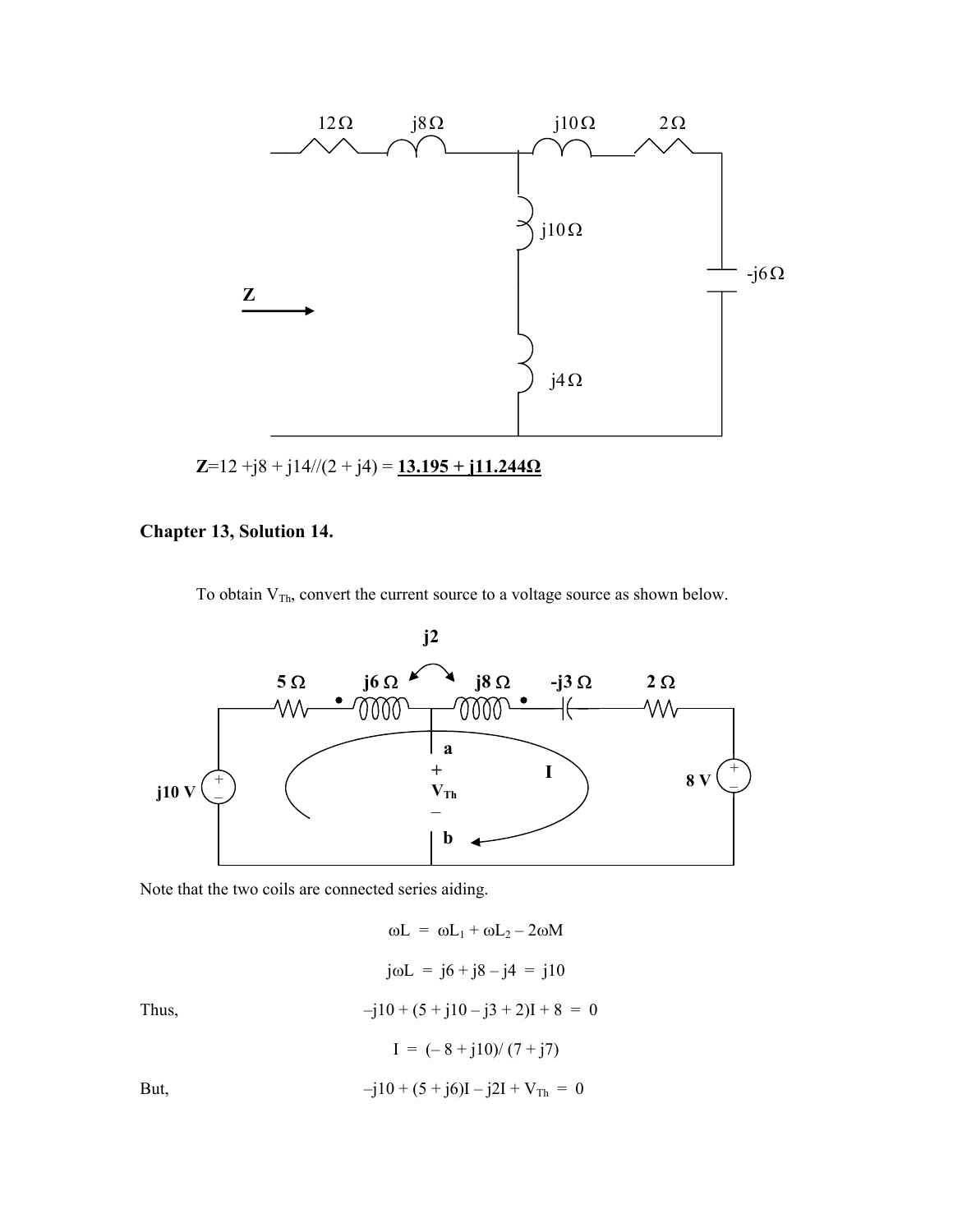$$
V_{\text{Th}} = j10 - (5 + j4)I = j10 - (5 + j4)(-8 + j10)/(7 + j7)
$$

$$
V_{\text{Th}} = \frac{5.349 \angle 34.11^{\circ}}{5.349 \angle 34.11^{\circ}}
$$

To obtain  $Z_{Th}$ , we set all the sources to zero and insert a 1-A current source at the terminals a–b as shown below.



Clearly, we now have only a super mesh to analyze.

$$
(5 + j6)I1 - j2I2 + (2 + j8 - j3)I2 - j2I1 = 0
$$

$$
(5 + j4)I1 + (2 + j3)I2 = 0
$$
 (1)

But, 
$$
I_2 - I_1 = 1
$$
 or  $I_2 = I_1 - 1$  (2)

Substituting (2) into (1),  $(5 + j4)I_1 + (2 + j3)(1 + I_1) = 0$ 

$$
I_1\,=\,-(2+j3)/(7+j7)
$$

Now,  $((5 + j6)I_1 - j2I_1 + V_0 = 0$ 

$$
V_o = -(5 + j4)I_1 = (5 + j4)(2 + j3)/(7 + j7) = (-2 + j23)/(7 + j7) = 2.332 \angle 50^\circ
$$

 $Z_{\text{Th}} = V_0/1 = 2.332 \angle 50^\circ \text{ ohms}$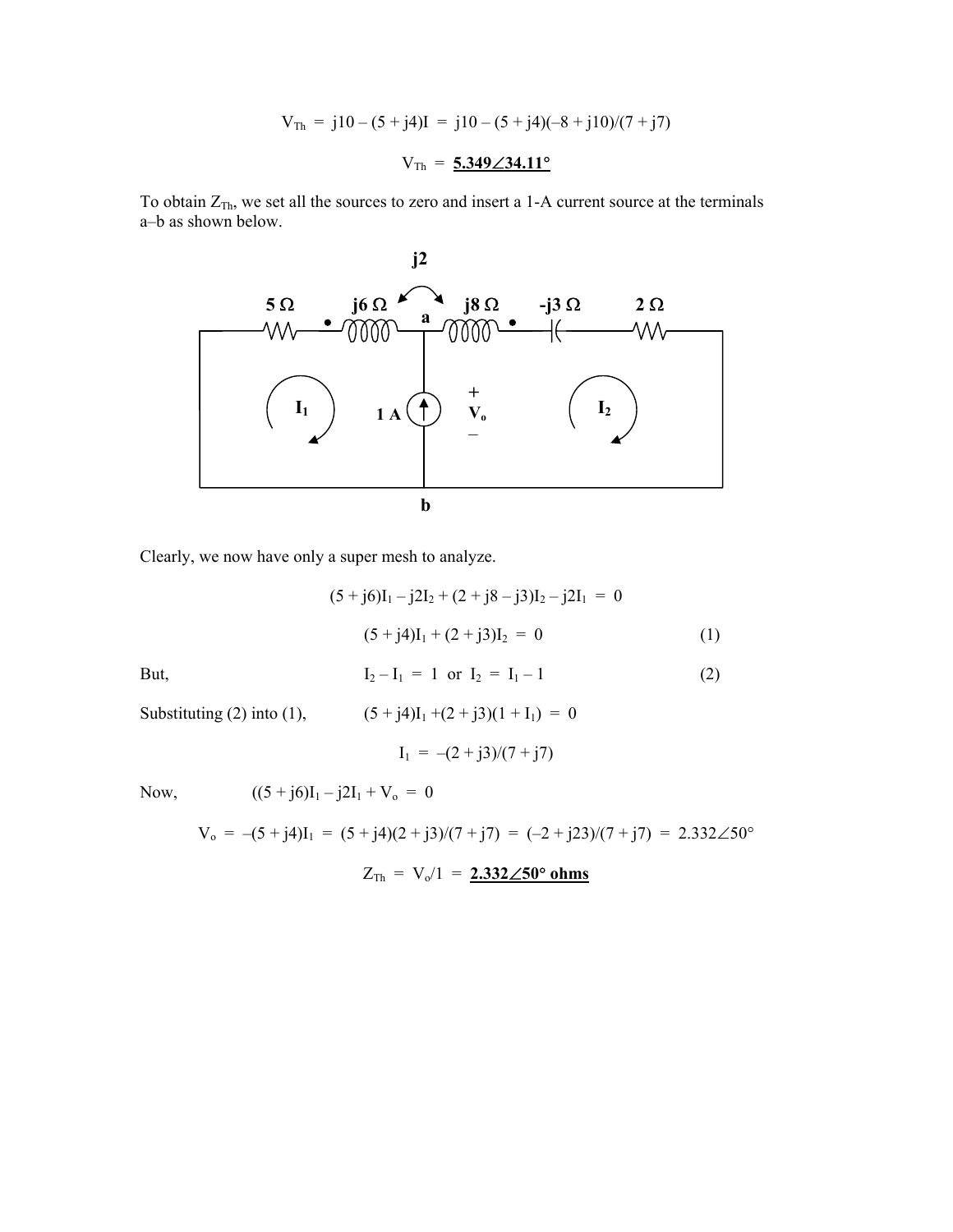To obtain I<sub>N</sub>, short-circuit a–b as shown in Figure (a).



60∠30° =  $(20 + j10)I_1 + j5I_2 - j10I_2$ 

For mesh 2,

 $0 = (i20 + i10)I_2 - i5I_1 - i10I_1$ 

or  $12\angle 30^{\circ} = (4 + j2)I_1 - jI_2$  (1)

or  $I_1 = 2I_2$  (2)

Substituting (2) into (1),  $12\angle 30^\circ = (8 + j3)I_2$ 

 $I_N = I_2 = 12∠30°/(8 + j3) = 1.404∠9.44° A$ 

To find  $Z_N$ , we set all the sources to zero and insert a 1-volt voltage source at terminals ab as shown in Figure (b).

For mesh 1,  
\n
$$
1 = I_1(j10 + j20 - j5x2) + j5I_2
$$
\n
$$
1 = j20I_1 + j5I_2
$$
\n(3)  
\nFor mesh 2,  
\n
$$
0 = (20 + j10)I_2 + j5I_1 - j10I_1 = (4 + j2)I_2 - jI_1
$$
\nor  
\n
$$
I_2 = jI_1/(4 + j2)
$$
\n(4)

Substituting (4) into (3), 
$$
1 = j20I_1 + j(j5)I_1/(4+j2) = (-1+j20.5)I_1
$$

$$
I_1 = 1/(-1+j20.5)
$$

 $Z_N = 1/I_1 = (-1 + i20.5)$  ohms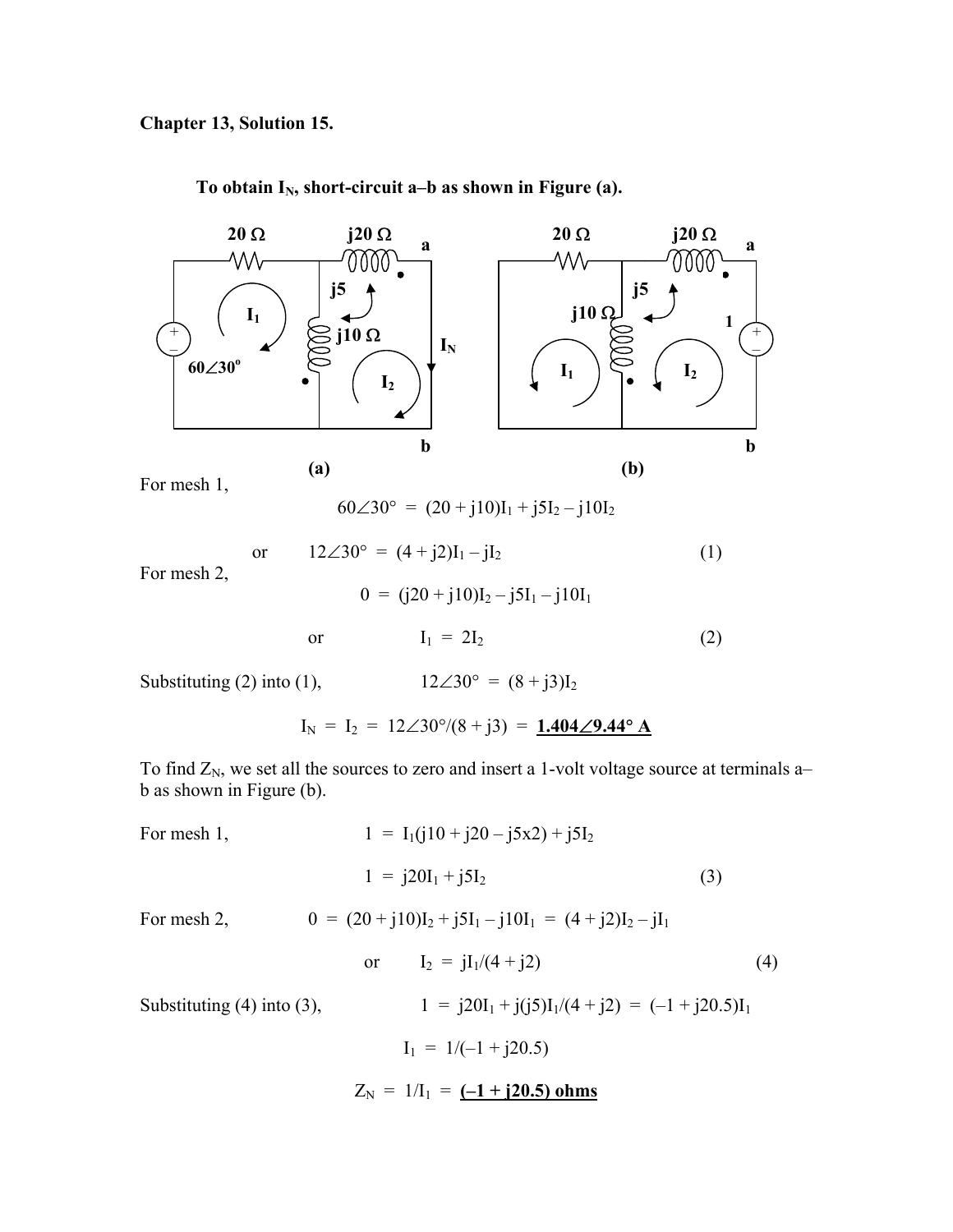## **Chapter 13, Solution 16.**

To find **I**<sub>N</sub>, we short-circuit a-b.



Solving (1) and (2) leads to  
\n
$$
I_N = I_2 = \frac{80}{48 + j11} = 1.584 - j0.362 = 1.6246 \angle -12.91^{\circ}
$$
 A

To find  $Z_N$ , insert a 1-A current source at terminals a-b. Transforming the current source to voltage source gives the circuit below.



$$
0 = (8 + j2)I_1 - jI_2 \longrightarrow I_1 = \frac{jI_2}{8 + j2}
$$
 (3)

 $2 + (2 + j6)I_2 - jI_1 = 0$  (4) Solving (3) and (4) leads to  $I_2 = -0.1055 + j0.2975$ ,  $V_{ab} = -j6I_2 = 1.7853 + 0.6332$ 

$$
Z_N = \frac{V_{ab}}{1} = \frac{1.894 \angle 19.53^{\circ} \Omega}{}
$$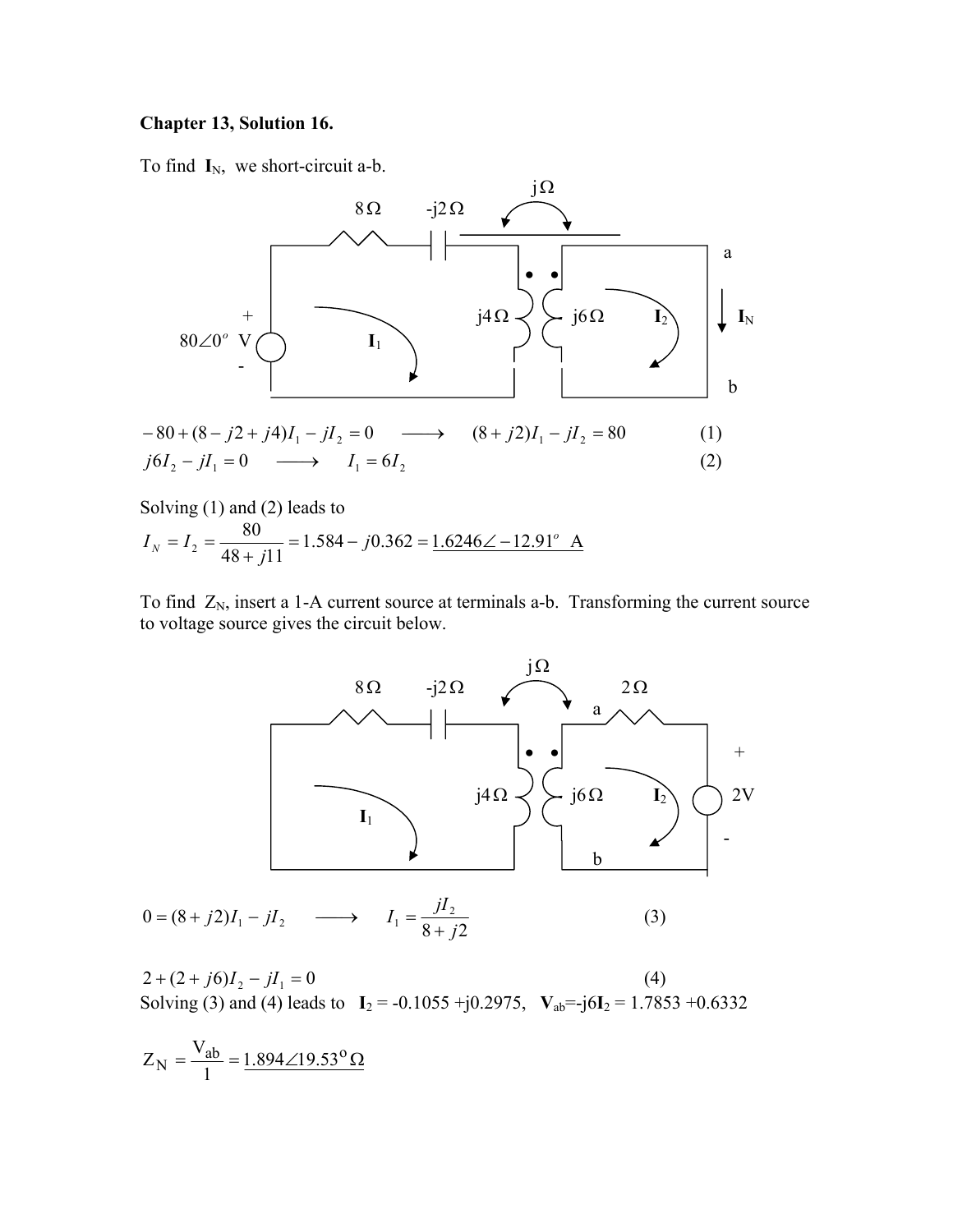## **Chapter 13, Solution 17.**

where

$$
Z = -j6 \text{ // } Z_{o}
$$

$$
Z_0 = j20 + \frac{144}{j30 - j2 + j5 + 4} = 0.5213 + j15.7
$$

$$
Z = \frac{-j6xZ_0}{-j6 + Z_0} = \frac{0.1989 - j9.7\Omega}{}
$$

# **Chapter 13, Solution 18.**

Let 
$$
\omega = 1
$$
.  $L_1 = 5$ ,  $L_2 = 20$ ,  $M = k\sqrt{L_1 L_2} = 0.5x10 = 5$ 

We replace the transformer by its equivalent T-section.

$$
L_a = L_1 - (-M) = 5 + 5 = 10, \qquad L_b = L_1 + M = 20 + 5 = 25, \qquad L_c = -M = -5
$$

We find  $\mathbf{Z}_{\text{Th}}$  using the circuit below.



$$
Z_{Th} = j27 + (4+j)/(j6) = j27 + \frac{j6(4+j)}{4+j7} = \frac{2.215 + j29.12\Omega}{}
$$

We find  $V_{\text{Th}}$  by looking at the circuit below.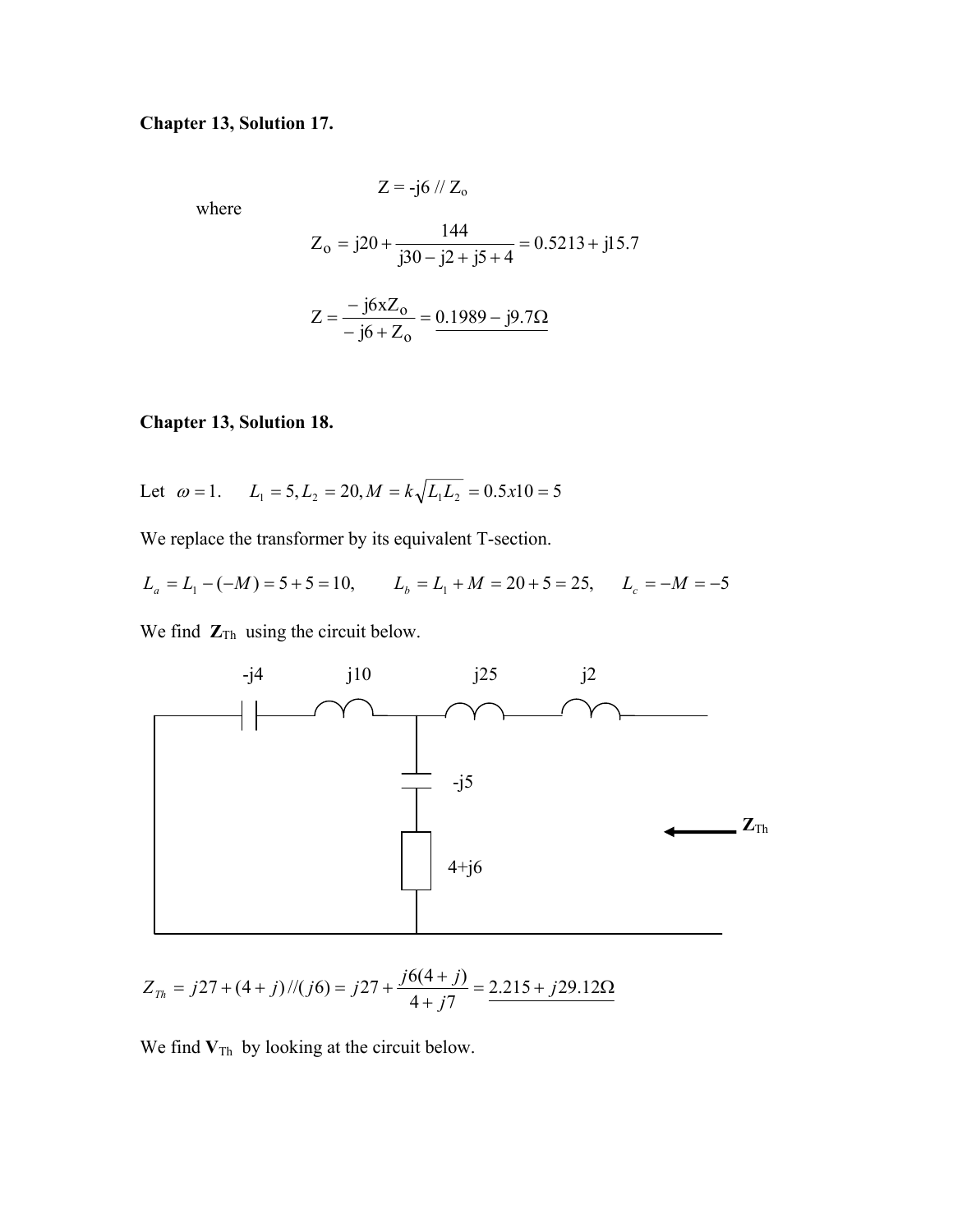

$$
V_{Th} = \frac{4+j}{4+j+j6} (120) = \underline{61.37} \angle -46.22^{\circ} \text{ V}
$$

# **Chapter 13, Solution 19.**

Let 
$$
\omega = 1
$$
.  $L_a = L_1 - (-M) = 40 + 25 = 65$  H  
 $L_b = L_2 + M = 30 + 25 = 55$  H,  $L_c = -M = -25$ 

Thus, the T-section is as shown below.

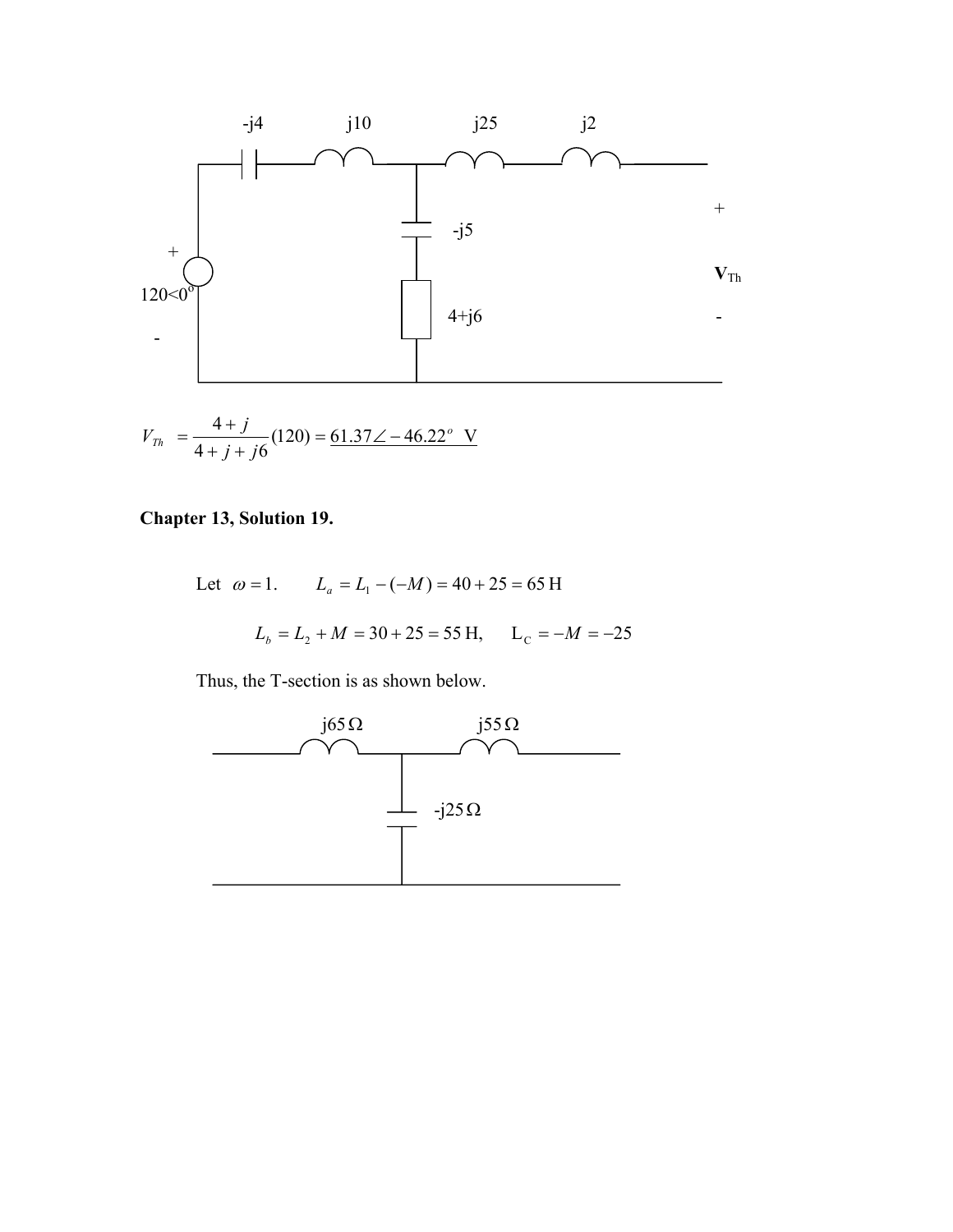# **Chapter 13, Solution 20.**

Transform the current source to a voltage source as shown below.



$$
k = M/\sqrt{L_1L_2} \text{ or } M = k\sqrt{L_1L_2}
$$
  
\n
$$
\omega M = k\sqrt{\omega L_1 \omega L_2} = 0.5(10) = 5
$$
  
\nFor mesh 1, j12 = (4 + j10 – j5)I<sub>1</sub> + j5I<sub>2</sub> + j5I<sub>2</sub> = (4 + j5)I<sub>1</sub> + j10I<sub>2</sub> (1)  
\nFor mesh 2, 
$$
0 = 20 + (8 + j10 - j5)I_2 + j5I_1 + j5I_1
$$

$$
-20 = +j10I_1 + (8 + j5)I_2
$$
(2)  
\n
$$
\begin{bmatrix} j12 \end{bmatrix} \begin{bmatrix} 4 + j5 + j10 \end{bmatrix} \begin{bmatrix} I_1 \end{bmatrix}
$$

From (1) and (2), 
$$
\begin{bmatrix} j12 \ 20 \end{bmatrix} = \begin{bmatrix} 4+j5 & +j10 \ +j10 & 8+j5 \end{bmatrix} \begin{bmatrix} I_1 \ I_2 \end{bmatrix}
$$

$$
\Delta = 107 + j60, \quad \Delta_1 = -60 - j296, \quad \Delta_2 = 40 - j100
$$
\n
$$
I_1 = \Delta_1/\Delta = 2.462 \angle 72.18^\circ \text{ A}
$$
\n
$$
I_2 = \Delta_2/\Delta = 0.878 \angle -97.48^\circ \text{ A}
$$
\n
$$
I_3 = I_1 - I_2 = 3.329 \angle 74.89^\circ \text{ A}
$$
\n
$$
i_1 = 2.462 \cos(1000t + 72.18^\circ) \text{ A}
$$
\n
$$
i_2 = 0.878 \cos(1000t - 97.48^\circ) \text{ A}
$$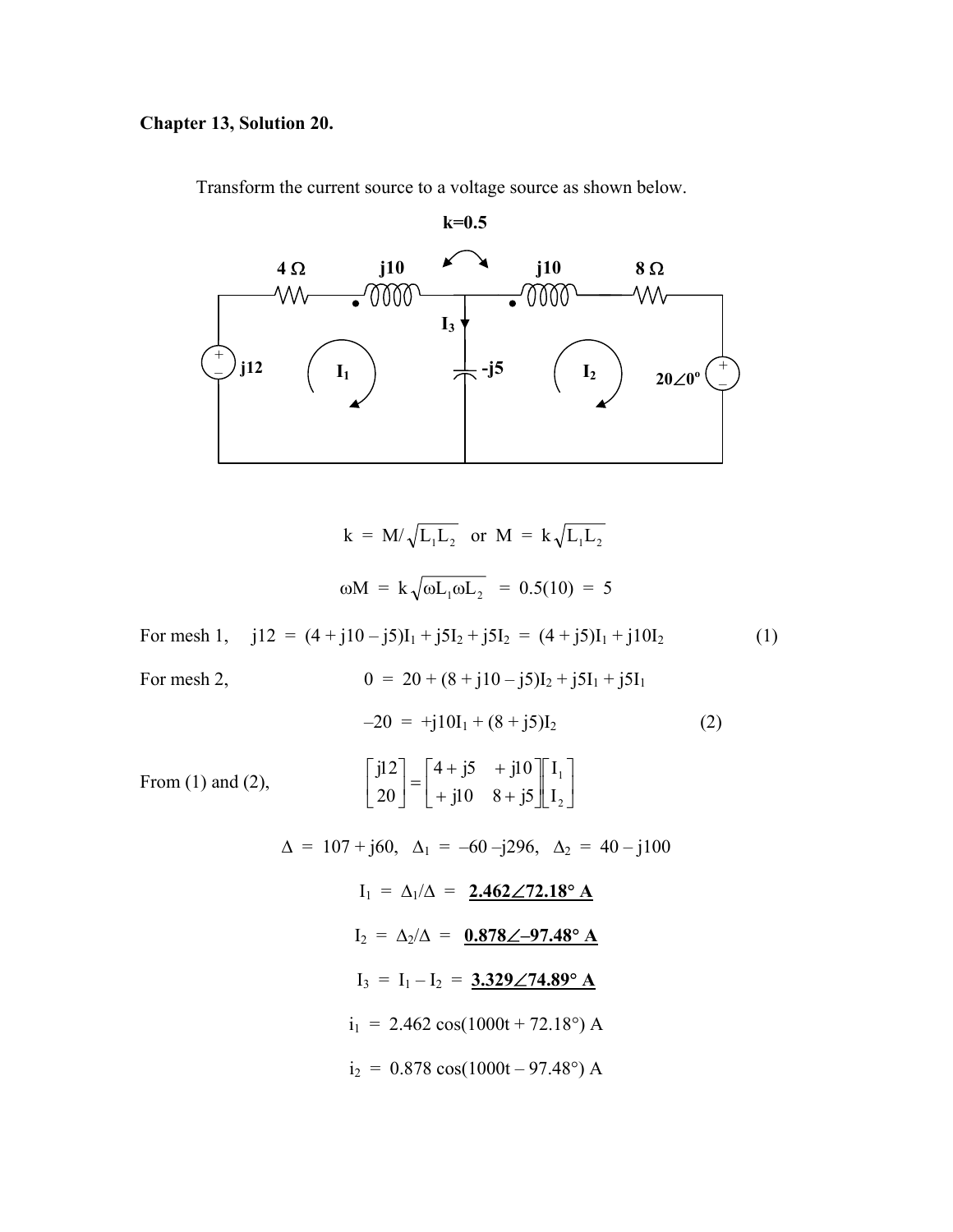At t = 2 ms,  $1000t = 2$  rad =  $114.6^\circ$ 

$$
i_1 = 0.9736 \cos(114.6^\circ + 143.09^\circ) = -2.445
$$
  

$$
i_2 = 2.53 \cos(114.6^\circ + 153.61^\circ) = -0.8391
$$

The total energy stored in the coupled coils is

$$
w = 0.5 L_1 i_1^2 + 0.5 L_2 i_2^2 - Mi_1 i_2
$$

Since  $\omega L_1 = 10$  and  $\omega = 1000$ ,  $L_1 = L_2 = 10$  mH,  $M = 0.5L_1 = 5$ mH

$$
w = 0.5(10)(-2.445)^{2} + 0.5(10)(-0.8391)^{2} - 5(-2.445)(-0.8391)
$$

 $w = 43.67 \text{ mJ}$ 

## **Chapter 13, Solution 21.**

For mesh 1, 
$$
36\angle 30^{\circ} = (7 + j6)I_1 - (2 + j)I_2
$$
 (1)  
\nFor mesh 2,  $0 = (6 + j3 - j4)I_2 - 2I_1jI_1 = -(2 + j)I_1 + (6 - j)I_2$  (2)  
\nPlacing (1) and (2) into matrix form,  $\begin{bmatrix} 36\angle 30^{\circ} \\ 0 \end{bmatrix} = \begin{bmatrix} 7 + j6 & -2 - j \\ -2 - j & 6 - j \end{bmatrix} \begin{bmatrix} I_1 \\ I_2 \end{bmatrix}$   
\n $\Delta = 48 + j35 = 59.41\angle 36.1^{\circ}$ ,  $\Delta_1 = (6 - j)36\angle 30^{\circ} = 219\angle 20.54^{\circ}$   
\n $\Delta_2 = (2 + j)36\angle 30^{\circ} = 80.5\angle 56.56^{\circ}$ ,  $I_1 = \Delta_1/\Delta = 3.69\angle -15.56^{\circ}$ ,  $I_2 = \Delta_2/\Delta = 1.355\angle 20.46^{\circ}$   
\nPower absorbed fy the 4-ohm resistor,  $= 0.5(I_2)^2 4 = 2(1.355)^2 = 3.672$  watts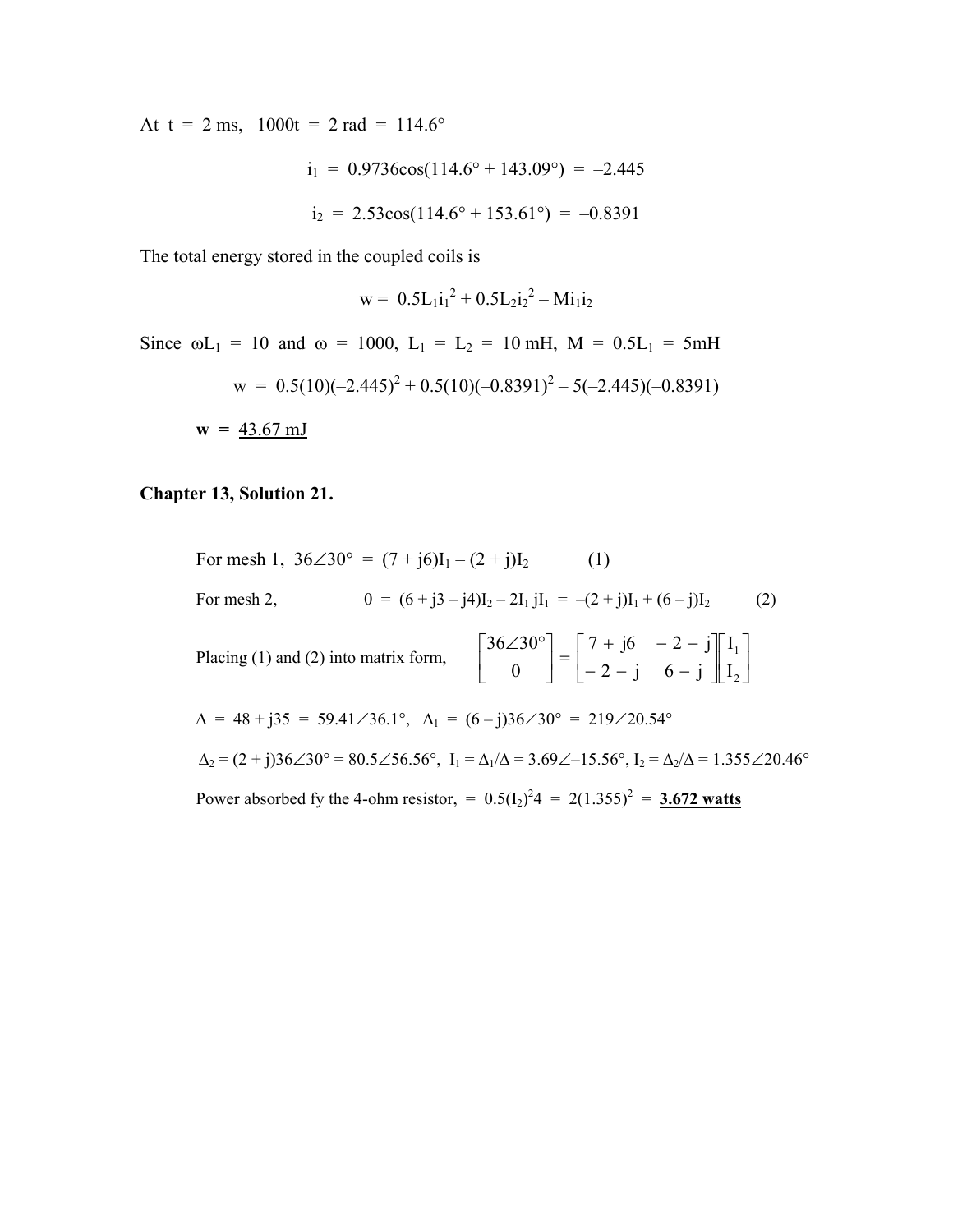## **Chapter 13, Solution 22.**

With more complex mutually coupled circuits, it may be easier to show the effects of the coupling as sources in terms of currents that enter or leave the dot side of the coil. Figure 13.85 then becomes,



Note the following,

$$
I_a = I_1 - I_3
$$
  
\n $I_b = I_2 - I_1$   
\n $I_c = I_3 - I_2$ 

and 
$$
I_o = I_3
$$

Now all we need to do is to write the mesh equations and to solve for  $I_0$ .

Loop  $# 1$ ,

$$
-50 + j20(I_3 - I_2) j 40(I_1 - I_3) + j10(I_2 - I_1) - j30(I_3 - I_2) + j80(I_1 - I_2) - j10(I_1 - I_3) = 0
$$
  

$$
j100I_1 - j60I_2 - j40I_3 = 50
$$

Multiplying everything by  $(1/j10)$  yields  $10I_1 - 6I_2 - 4I_3 = -j5$  (1) Loop  $# 2$ ,

$$
j10(I_1 - I_3) + j80(I_2 - I_1) + j30(I_3 - I_2) - j30(I_2 - I_1) + j60(I_2 - I_3) - j20(I_1 - I_3) + 100I_2 = 0
$$
  
-j60I<sub>1</sub> + (100 + j80)I<sub>2</sub> - j20I<sub>3</sub> = 0 (2)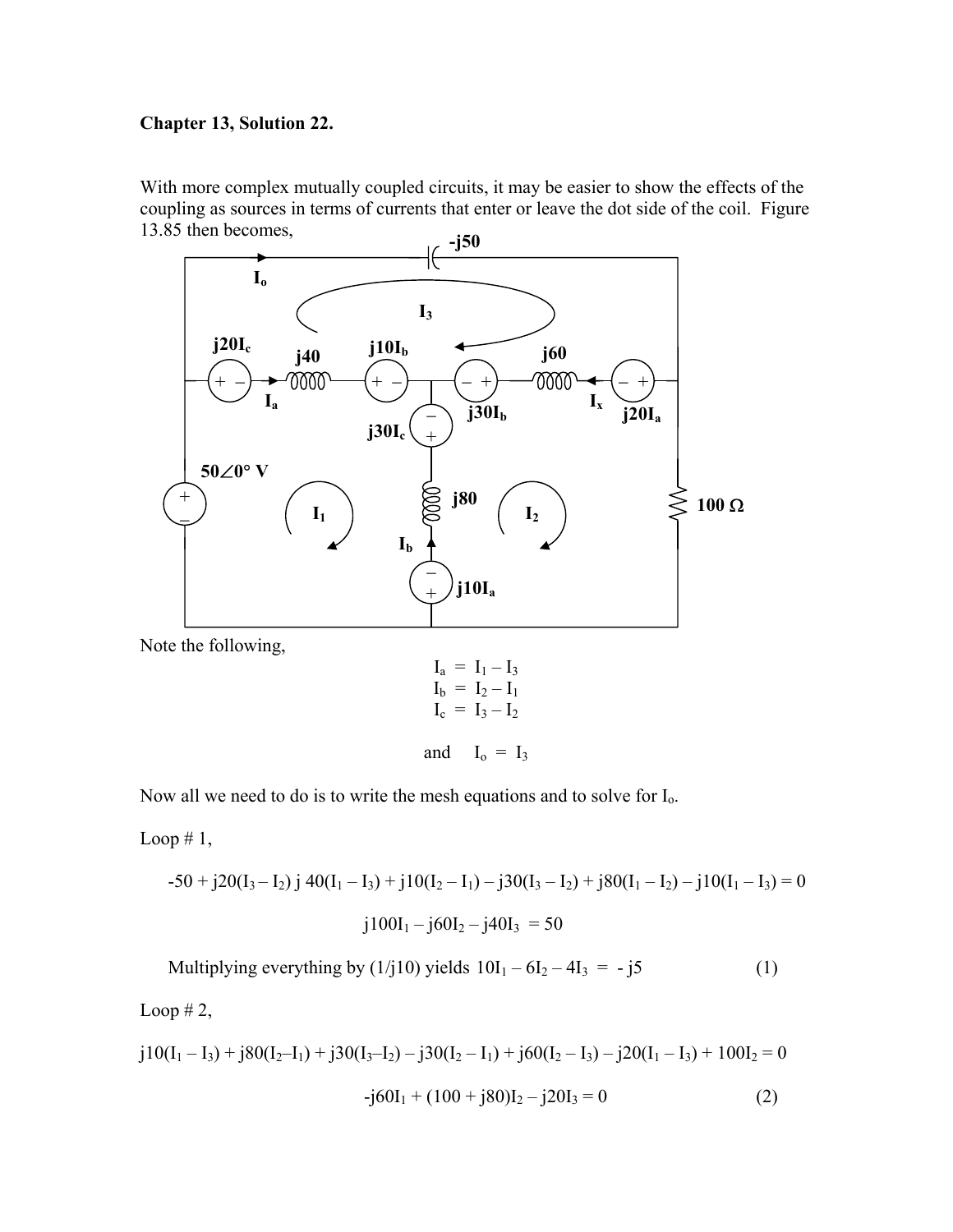Loop # 3,

$$
-j50I_3 + j20(I_1 - I_3) + j60(I_3 - I_2) + j30(I_2 - I_1) - j10(I_2 - I_1) + j40(I_3 - I_1) - j20(I_3 - I_2) = 0
$$
  
\n
$$
-j40I_1 - j20I_2 + j10I_3 = 0
$$
  
\nMultiplying by (1/j10) yields, 
$$
-4I_1 - 2I_2 + I_3 = 0
$$
 (3)  
\nMultiplying (2) by (1/j20) yields 
$$
-3I_1 + (4 - j5)I_2 - I_3 = 0
$$
 (4)  
\nMultiplying (3) by (1/4) yields 
$$
-I_1 - 0.5I_2 - 0.25I_3 = 0
$$
 (5)  
\nMultiplying (4) by (-1/3) yields 
$$
I_1 - ((4/3) - j(5/3))I_2 + (1/3)I_3 = -j0.5
$$
 (7)

- Multiplying  $[(6)+(5)]$  by 12 yields  $(-22 + j20)I_2 + 7I_3 = 0$  (8)
- Multiplying  $[(5)+(7)]$  by 20 yields  $-22I_2 3I_3 = -j10$  (9)

(8) leads to 
$$
I_2 = -7I_3/(-22 + j20) = 0.2355 \angle 42.3^\circ = (0.17418 + j0.15849)I_3
$$
 (10)

(9) leads to  $I_3 = (j10 - 22I_2)/3$ , substituting (1) into this equation produces,

$$
I_3 = j3.333 + (-1.2273 - j1.1623)I_3
$$

# or  $I_3 = I_0 = 1.3040 \angle 63^\circ$  amp.

#### **Chapter 13, Solution 23.**

 $\omega = 10$ 

0.5 H converts to  $j\omega L_1 = j5$  ohms

1 H converts to  $j\omega L_2 = j10$  ohms

0.2 H converts to j $\omega$ M = j2 ohms

25 mF converts to  $1/(j\omega C) = 1/(10x25x10^{-3}) = -j4$  ohms

The frequency-domain equivalent circuit is shown below.

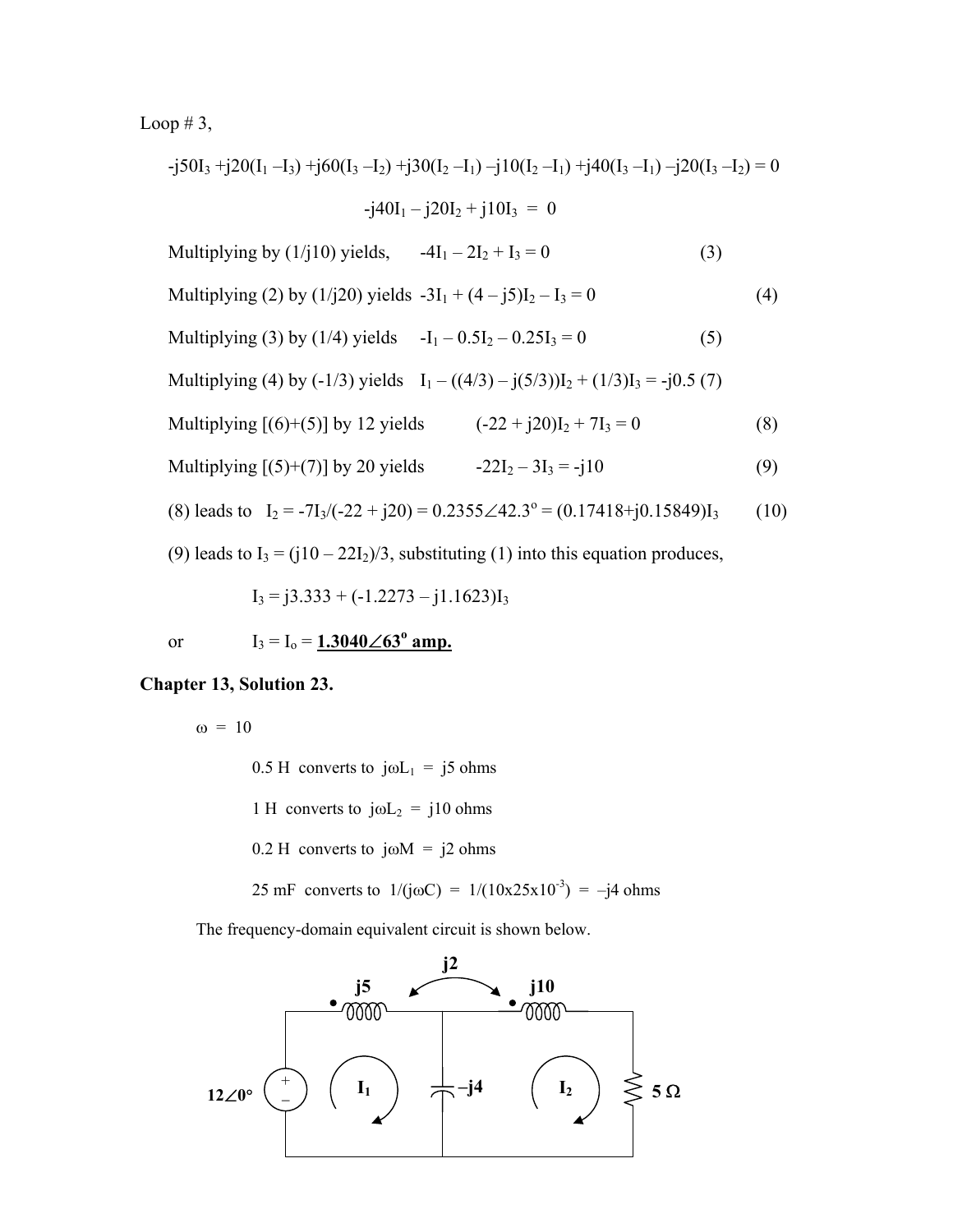For mesh 1,  
\n
$$
12 = (j5 - j4)I_1 + j2I_2 - (-j4)I_2
$$
\n
$$
-j2 = I_1 + 6I_2
$$
\n
$$
0 = (5 + j10)I_2 + j2I_1 - (-j4)I_1
$$
\n
$$
0 = (5 + j10)I_2 + j6I_1
$$
\n(2)  
\nFrom (1),  
\n
$$
I_1 = -j12 - 6I_2
$$

Substituting this into (2) produces,

$$
I_2 = 72/(-5 + j26) = 2.7194\angle -100.89^{\circ}
$$
  
\n
$$
I_1 = -j12 - 6I_2 = -j12 - 163.17\angle -100.89 = 5.068\angle 52.54^{\circ}
$$
  
\nHence,  $i_1 = 5.068\cos(10t + 52.54^{\circ})$  A,  $i_2 = 2.719\cos(10t - 100.89^{\circ})$  A.  
\nAt  $t = 15$  ms,  $10t = 10x15x10^{-3}$  0.15 rad = 8.59°  
\n $i_1 = 5.068\cos(61.13^{\circ}) = 2.446$   
\n $i_2 = 2.719\cos(-92.3^{\circ}) = -0.1089$   
\n $w = 0.5(5)(2.446)^2 + 0.5(1)(-0.1089)^2 - (0.2)(2.446)(-0.1089) = 15.02 \text{ J}$ 

# **Chapter 13, Solution 24.**

(a) 
$$
k = M/\sqrt{L_1L_2} = 1/\sqrt{4x2} = 0.3535
$$

(b)  $\omega = 4$ 

1/4 F leads to 
$$
1/(j\omega C) = -j/(4x0.25) = -j
$$
  
\n1 $||(-j) = -j/(1-j) = 0.5(1-j)$   
\n1 H produces  $j\omega M = j4$   
\n4 H produces  $j16$   
\n2 H becomes  $j8$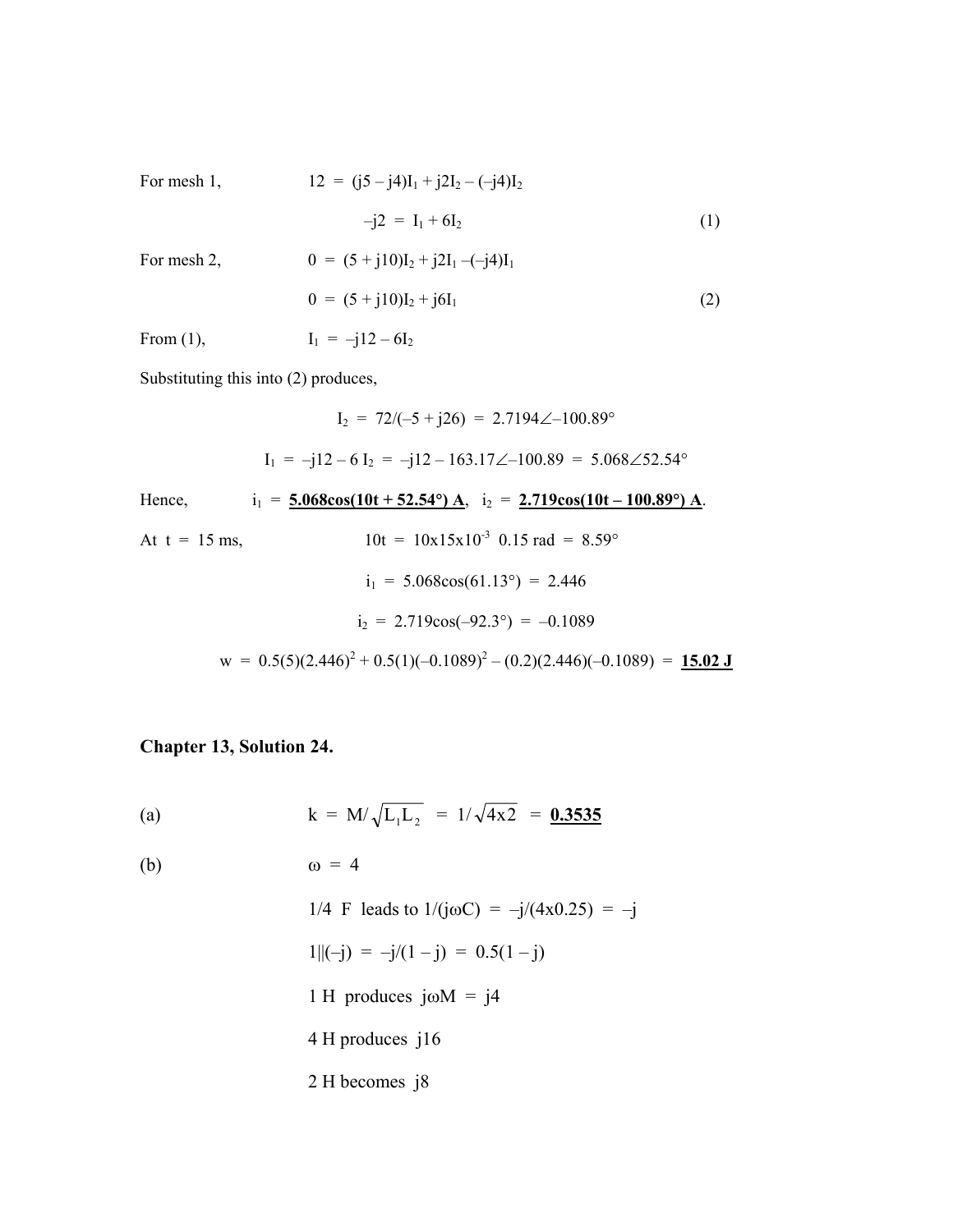

$$
0 = (j8 + 0.5 - j0.5)I_2 + j4I_1 \text{ or } I_1 = (0.5 + j7.5)I_2/(-j4)
$$
 (2)

Substituting (2) into (1),

$$
24 = (-11.5 - j51.5)I_2 \text{ or } I_2 = -24/(11.5 + j51.5) = -0.455\angle -77.41^{\circ}
$$
\n
$$
V_0 = I_2(0.5)(1 - j) = 0.3217\angle 57.59^{\circ}
$$
\n
$$
v_0 = \frac{321.7\cos(4t + 57.6^{\circ}) \text{ mV}}{1} \text{ (c)}
$$
\nFrom (2),  $I_1 = (0.5 + j7.5)I_2/(-j4) = 0.855\angle -81.21^{\circ}$ \n
$$
i_1 = 0.885\cos(4t - 81.21^{\circ}) \text{ A}, i_2 = -0.455\cos(4t - 77.41^{\circ}) \text{ A}
$$
\nAt  $t = 2s$ ,  $4t = 8 \text{ rad} = 98.37^{\circ}$ \n
$$
i_1 = 0.885\cos(98.37^{\circ} - 81.21^{\circ}) = 0.8169
$$
\n
$$
i_2 = -0.455\cos(98.37^{\circ} - 77.41^{\circ}) = -0.4249
$$
\n
$$
w = 0.5L_1i_1^2 + 0.5L_2i_2^2 + Mi_1i_2
$$
\n
$$
= 0.5(4)(0.8169)^2 + 0.5(2)(-.4249)^2 + (1)(0.1869)(-0.4249) = \frac{1.168 \text{ J}}{1.168 \text{ J}}
$$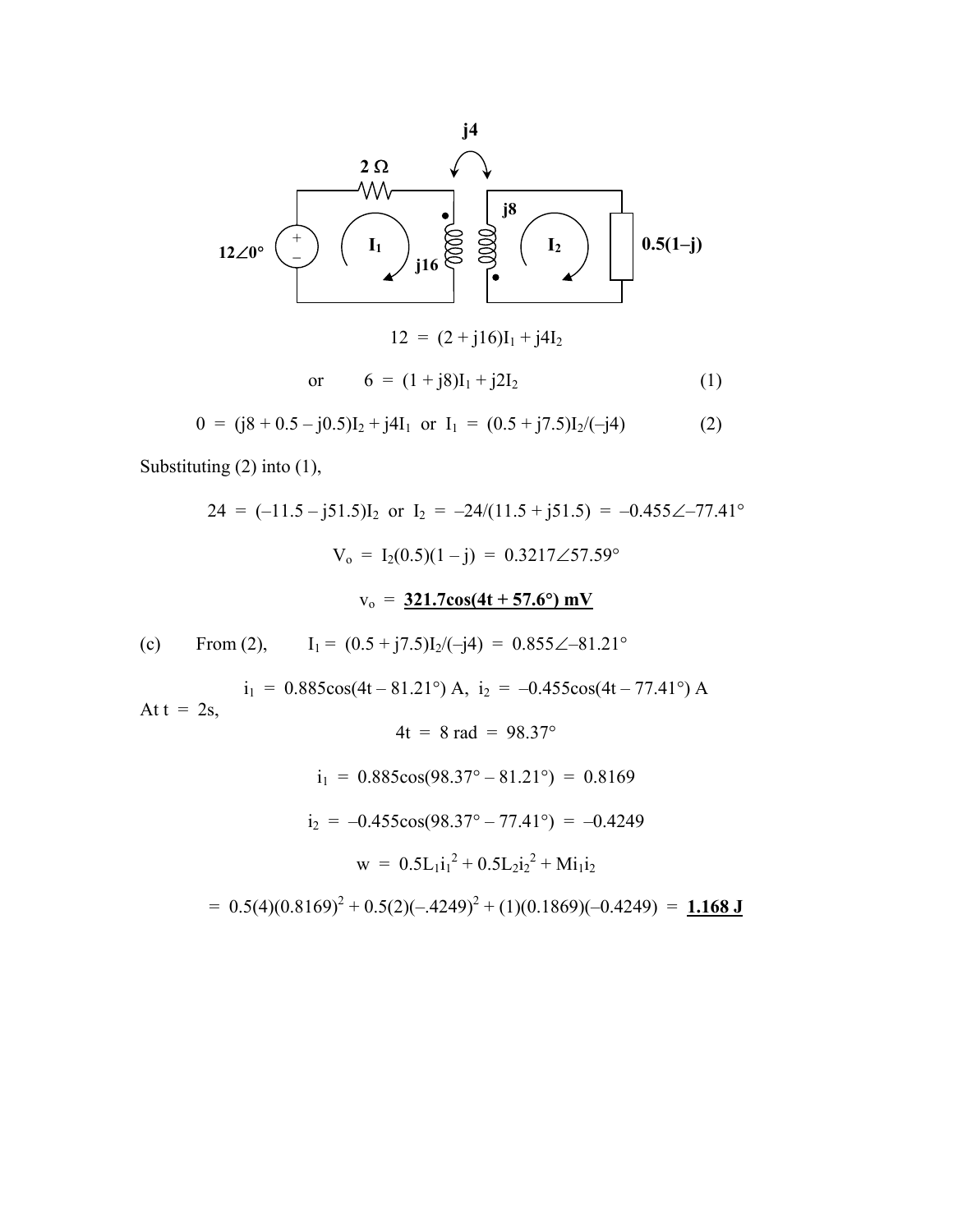## **Chapter 13, Solution 25.**

$$
m = k \sqrt{L_1 L_2} = 0.5 H
$$

We transform the circuit to frequency domain as shown below.

12sin2t converts to  $12\angle 0^{\circ}$ ,  $\omega = 2$ 

0.5 F converts to  $1/(j\omega C) = -j$ 

 $2 H$  becomes jωL = j4



Applying the concept of reflected impedance,

$$
Z_{ab} = (2 - j) ||(1 + j2 + (1)^2/(j2 + 3 + j4))
$$
  
= (2 - j) ||(1 + j2 + (3/45) - j6/45)  
= (2 - j) ||(1 + j2 + (3/45) - j6/45)  
= (2 - j) ||(1.0667 + j1.8667)  
= (2 - j) (1.0667 + j1.8667)/(3.0667 + j0.8667) = 1.5085\angle 17.9° ohms  

$$
I_o = 12\angle 0°/(Z_{ab} + 4) = 12/(5.4355 + j0.4636) = 2.2\angle -4.88°
$$
  

$$
i_o = 2.2 \sin(2t - 4.88°) \text{ A}
$$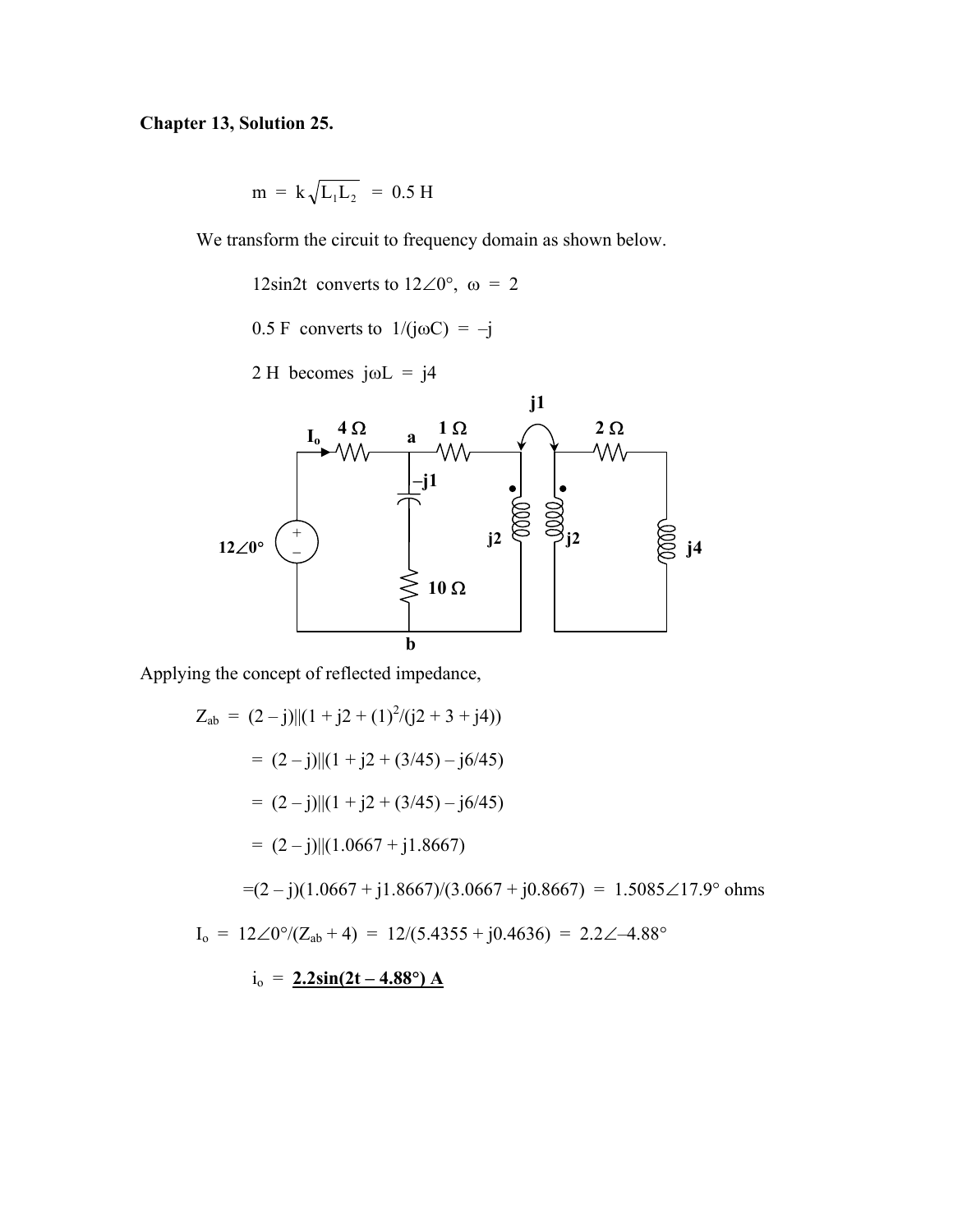#### **Chapter 13, Solution 26.**

 $M = k \sqrt{L_1 L_2}$  $\omega M = k \sqrt{\omega L_1 \omega L_2} = 0.6 \sqrt{20x40} = 17$ 

The frequency-domain equivalent circuit is shown below.



For mesh 1,

$$
200\angle 60^{\circ} = (50 - j30 + j20)I_1 + j17I_2 = (50 - j10)I_1 + j17I_2 \tag{1}
$$

For mesh 2,

$$
0 = (10 + j40)I_2 + j17I_1
$$
 (2)

In matrix form,  $\begin{vmatrix} 200260 \\ 0 \end{vmatrix} = \begin{vmatrix} 0 & \frac{1}{2} & \frac{1}{2} & \frac{1}{2} & \frac{1}{2} & \frac{1}{2} & \frac{1}{2} & \frac{1}{2} & \frac{1}{2} \end{vmatrix}$  $\rfloor$  $\begin{bmatrix} I_1 \\ I \end{bmatrix}$ L L  $\overline{\phantom{a}}$  $\rfloor$  $\begin{vmatrix} 50 - j10 & j17 \\ j17 & 10 + j40 \end{vmatrix}$ L  $\overline{ }$  $\begin{bmatrix} 50 - j10 & j1 \\ j17 & 10 + j \end{bmatrix}$  $\rfloor$  $\left| \frac{200\angle 60^{\circ}}{0} \right|$ L ∠ ° 2 1 I I  $j17$   $10 + j40$  $50 - j10$   $j17$ 0  $200\angle 60$ 

 $\Delta = 900 + j100$ ,  $\Delta_1 = 2000\angle 60^\circ (1 + j4) = 8246.2\angle 136^\circ$ ,  $\Delta_2 = 3400\angle -30^\circ$ 

 $I_2 = \Delta_2/\Delta = 3.755\angle -36.34^\circ$ 

 $I_0 = I_2 = 3.755 \angle -36.34^\circ A$ 

Switching the dot on the winding on the right only reverses the direction of  $I_0$ . This can be seen by looking at the resulting value of  $\Delta_2$  which now becomes 3400∠150°. Thus,

Io = **3.755**∠**143.66**° **A**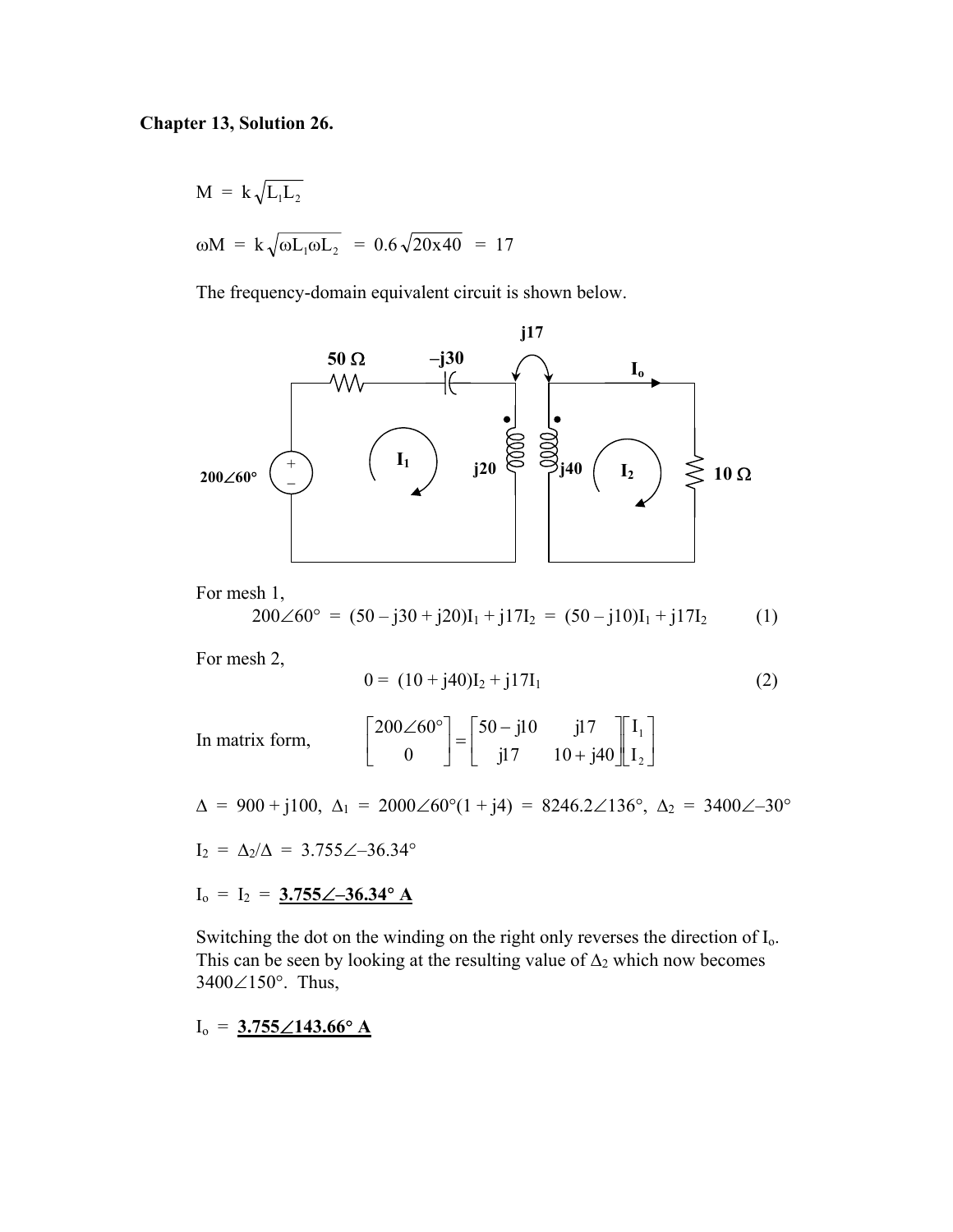**Chapter 13, Solution 27.** 

$$
Z_{in} = -j4 + j5 + 9/(12 + j6) = 0.6 + j.07 = 0.922 \angle 49.4^{\circ}
$$
  

$$
I_1 = 12 \angle 0^{\circ}/0.922 \angle 49.4^{\circ} = \underline{13 \angle -49.4^{\circ} A}
$$

### **Chapter 13, Solution 28.**

We find  $Z_{Th}$  by replacing the 20-ohm load with a unit source as shown below.



For mesh 1, 
$$
0 = (8 - jX + j12)I_1 - j10I_2
$$
 (1)

For mesh 2,  $1 + j15I_2 - j10I_1 = 0 \longrightarrow I_1 = 1.5I_2 - 0.1j$  (2)

Substituting (2) into (1) leads to

$$
I_2 = \frac{-1.2 + j0.8 + 0.1X}{12 + j8 - j1.5X}
$$

$$
Z_{Th} = \frac{1}{-I_2} = \frac{12 + j8 - j1.5X}{1.2 - j0.8 - 0.1X}
$$

$$
|Z_{Th}| = 20 = \frac{\sqrt{12^2 + (8 - 1.5X)^2}}{\sqrt{(1.2 - 0.1X)^2 + 0.8^2}} \longrightarrow 0 = 1.75X^2 + 72X - 624
$$

Solving the quadratic equation yields  $X = 6.425$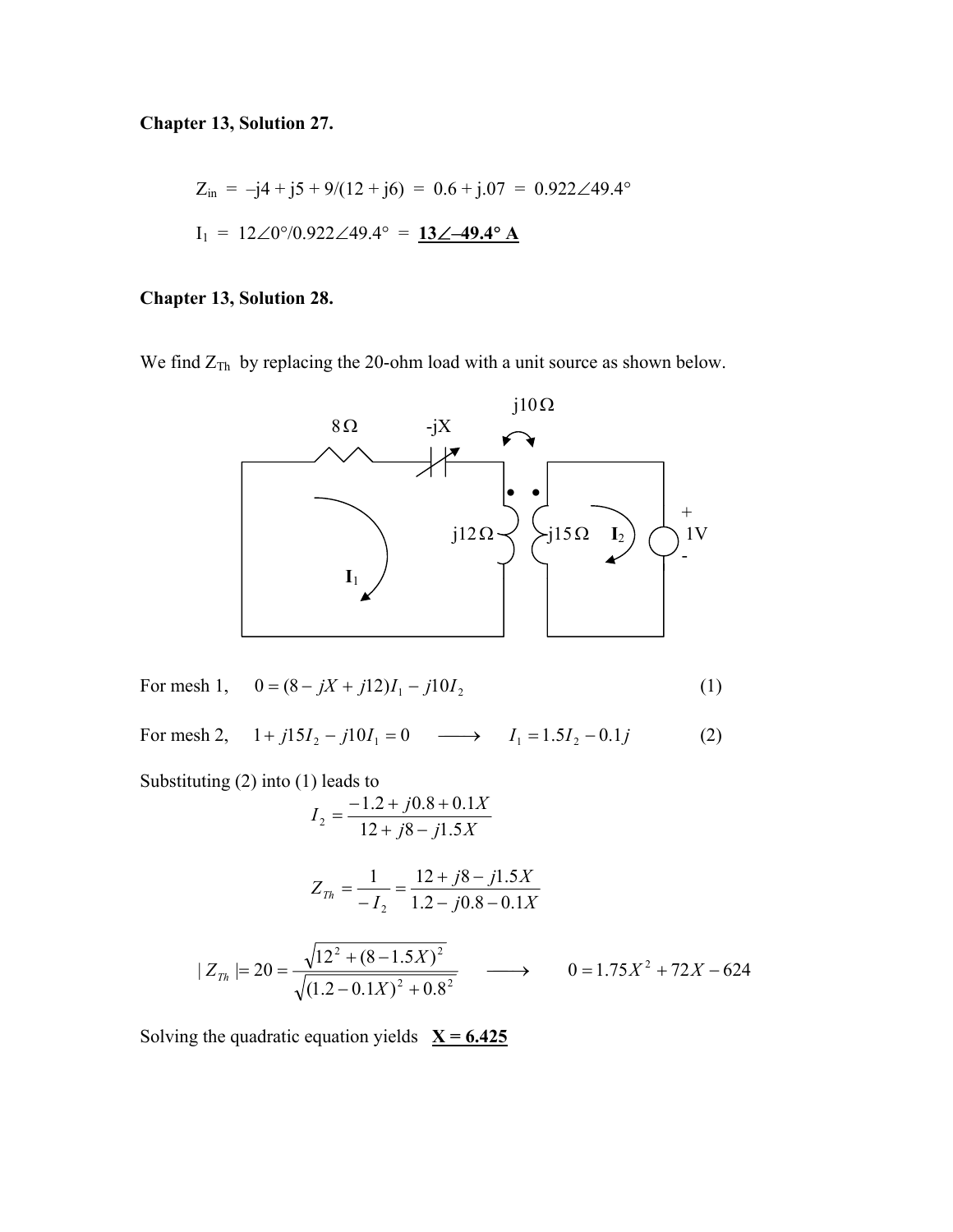# **Chapter 13, Solution 29.**

30 mH becomes  $j\omega L = j30x10^{-3}x10^{3} = j30$ 

50 mH becomes j50

Let  $X = \omega M$ 

Using the concept of reflected impedance,

$$
Z_{in} = 10 + j30 + X^{2}/(20 + j50)
$$
  
\n
$$
I_{1} = V/Z_{in} = 165/(10 + j30 + X^{2}/(20 + j50))
$$
  
\n
$$
p = 0.5|I_{1}|^{2}(10) = 320
$$
 leads to  $|I_{1}|^{2} = 64$  or  $|I_{1}| = 8$   
\n
$$
8 = |165(20 + j50)/(X^{2} + (10 + j30)(20 + j50))|
$$
  
\n
$$
= |165(20 + j50)/(X^{2} - 1300 + j1100)|
$$
  
\nor 
$$
64 = 27225(400 + 2500)/((X^{2} - 1300)^{2} + 1,210,000)
$$
  
\n
$$
(X^{2} - 1300)^{2} + 1,210,000 = 1,233,633
$$
  
\n
$$
X = 33.86
$$
 or 38.13

If  $X = 38.127 = \omega M$ 

 $M = 38.127 \text{ mH}$ 

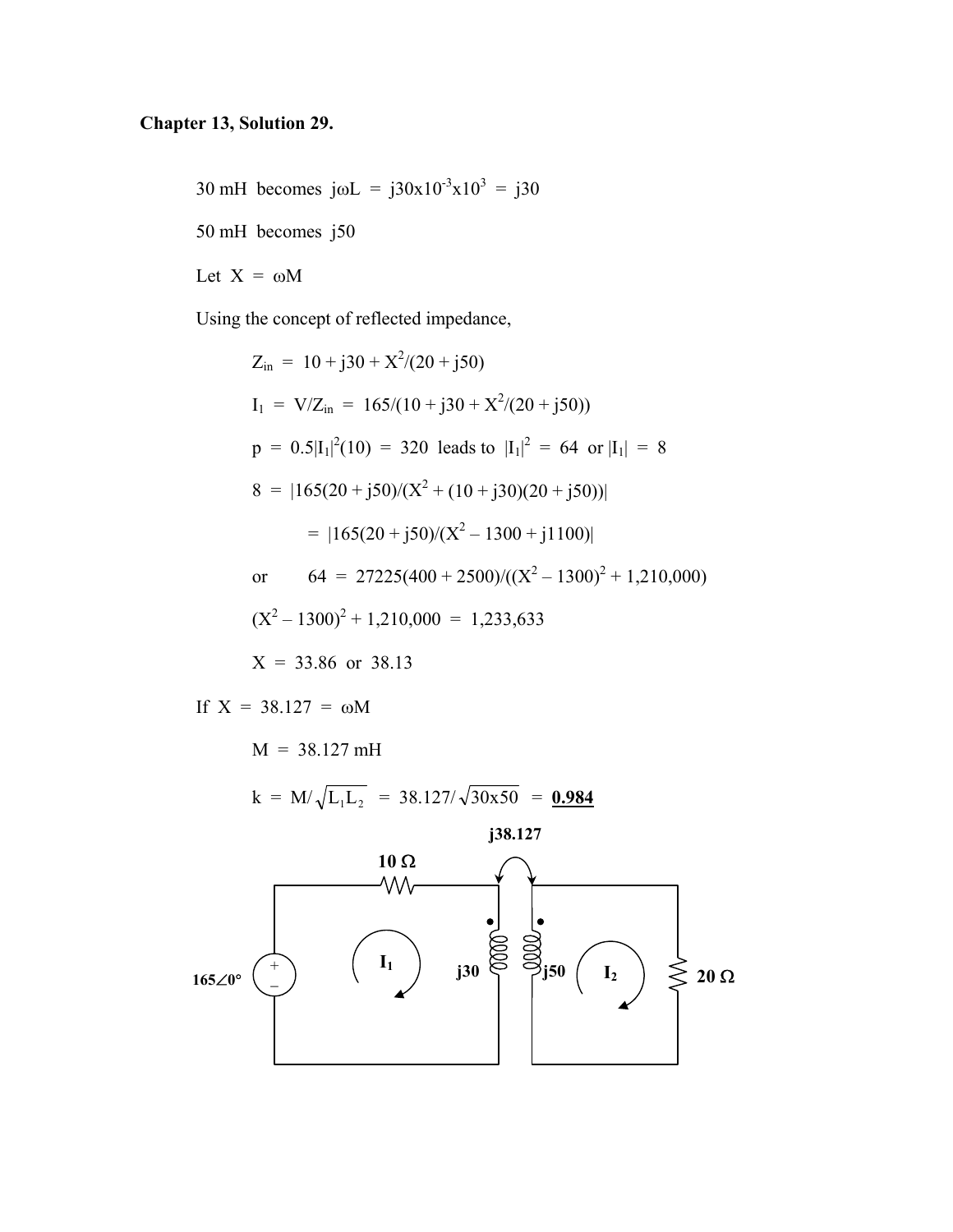$$
165 = (10 + j30)I_1 - j38.127I_2 \tag{1}
$$

$$
0 = (20 + j50)I_2 - j38.127I_1
$$
\nIn matrix form,  
\n
$$
\begin{bmatrix}\n165 \\
0\n\end{bmatrix} = \begin{bmatrix}\n10 + j30 & -j38.127 \\
j38.127 & 20 + j50\n\end{bmatrix} \begin{bmatrix}\nI_1 \\
I_2\n\end{bmatrix}
$$
\n
$$
\Delta = 154 + j1100 = 1110.73 \angle 82.03^\circ, \Delta_1 = 888.5 \angle 68.2^\circ, \Delta_2 = j6291
$$
\n
$$
I_1 = \Delta_1/\Delta = 8 \angle -13.81^\circ, I_2 = \Delta_2/\Delta = 5.664 \angle 7.97^\circ
$$
\n
$$
i_1 = 8\cos(1000t - 13.83^\circ), i_2 = 5.664\cos(1000t + 7.97^\circ)
$$
\nAt  $t = 1.5$  ms,  $1000t = 1.5$  rad = 85.94°  
\n
$$
i_1 = 8\cos(85.94^\circ - 13.83^\circ) = 2.457
$$
\n
$$
i_2 = 5.664\cos(85.94^\circ + 7.97^\circ) = -0.3862
$$
\n
$$
w = 0.5L_1 i_1^2 + 0.5L_2 i_2^2 + Mi_1 i_2
$$
\n
$$
= 0.5(30)(2.547)^2 + 0.5(50)(-0.3862)^2 - 38.127(2.547)(-0.3862)
$$
\n
$$
= \mathbf{130.51} \text{ mJ}
$$

**Chapter 13, Solution 30.** 

(a) 
$$
Z_{in} = j40 + 25 + j30 + (10)^{2}/(8 + j20 - j6)
$$

$$
= 25 + j70 + 100/(8 + j14) = (28.08 + j64.62) \text{ ohms}
$$
(b) 
$$
j\omega L_a = j30 - j10 = j20, \ j\omega L_b = j20 - j10 = j10, \ j\omega L_c = j10
$$

Thus the Thevenin Equivalent of the linear transformer is shown below.

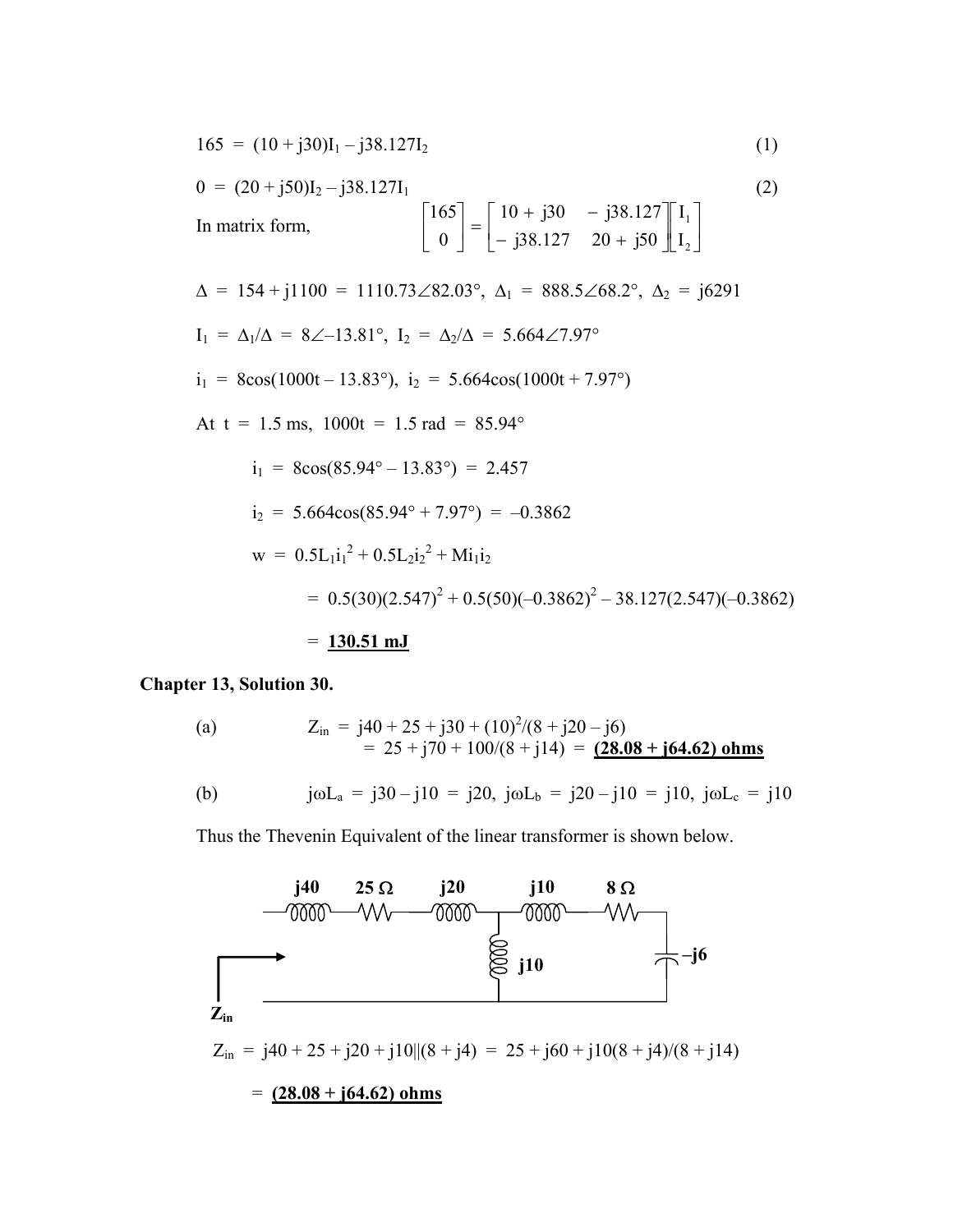### **Chapter 13, Solution 31.**

(a) 
$$
L_a = L_1 - M = 10 \text{ H}
$$
  
\n $L_b = L_2 - M = 15 \text{ H}$   
\n $L_c = M = 5 \text{ H}$   
\n(b)  $L_1 L_2 - M^2 = 300 - 25 = 275$   
\n $L_A = (L_1 L_2 - M^2)/(L_1 - M) = 275/15 = 18.33 \text{ H}$   
\n $L_B = (L_1 L_2 - M^2)/(L_1 - M) = 275/10 = 27.5 \text{ H}$   
\n $L_C = (L_1 L_2 - M^2)/M = 275/5 = 55 \text{ H}$ 

### **Chapter 13, Solution 32.**

We first find  $Z_{in}$  for the second stage using the concept of reflected impedance.



For the first stage, we have the circuit below.

$$
L_{a} \otimes \otimes L_{A}
$$
\n
$$
Z_{in} = j\omega L_{a} + \omega^{2} M_{a}^{2} / (j\omega L_{a} + Z_{in})
$$
\n
$$
= (-\omega^{2} L_{a}^{2} + \omega^{2} M_{a}^{2} + j\omega L_{a} Z_{in}) / (j\omega L_{a} + Z_{in})
$$
\n(2)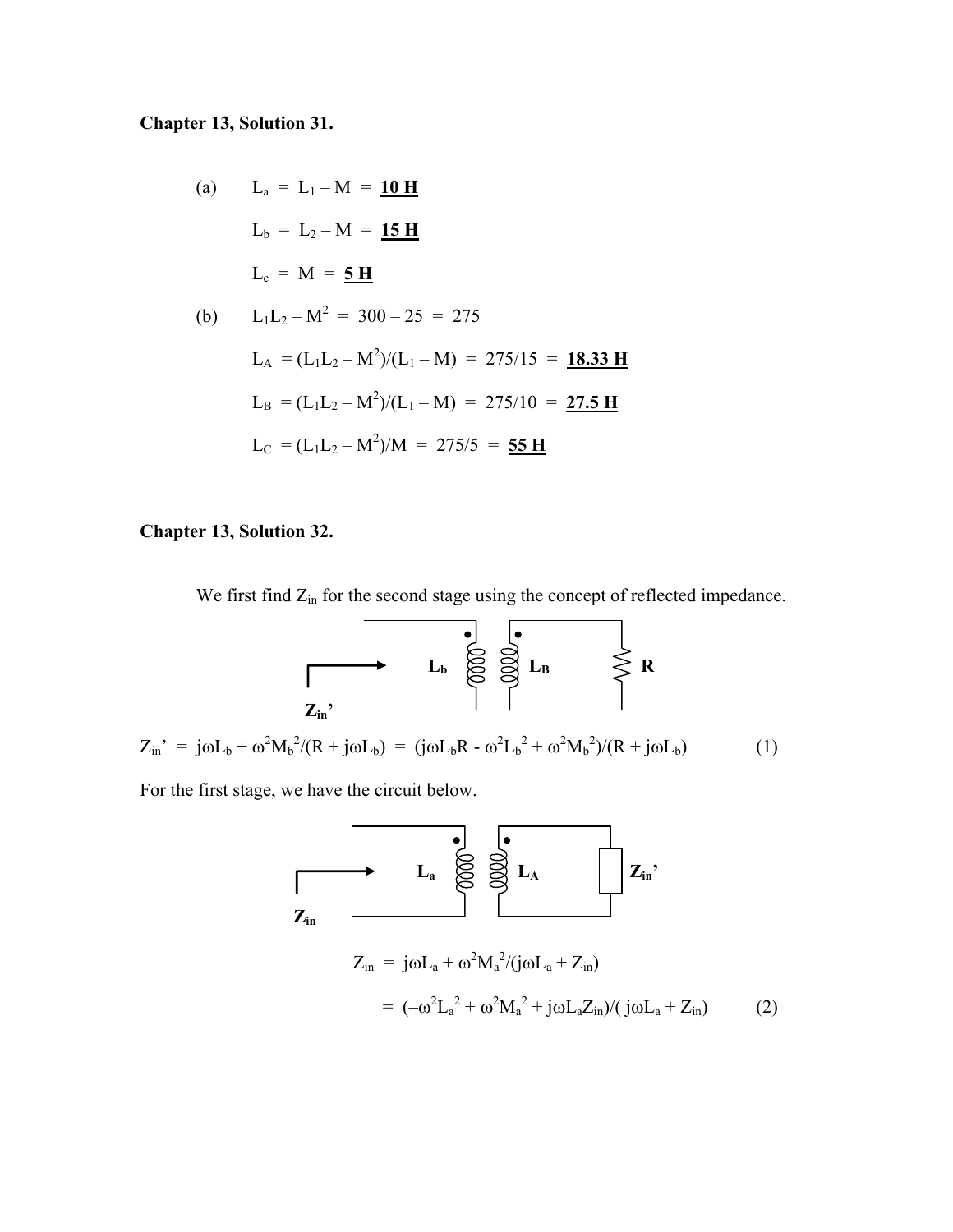Substituting (1) into (2) gives,

$$
= \frac{-\omega^{2}L_{a}^{2} + \omega^{2}M_{a}^{2} + j\omega L_{a}\frac{(j\omega L_{b}R - \omega^{2}L_{b}^{2} + \omega^{2}M_{b}^{2})}{R + j\omega L_{b}}}{j\omega L_{a} + \frac{j\omega L_{b}R - \omega^{2}L_{b}^{2} + \omega^{2}M_{b}^{2}}{R + j\omega L_{b}}}
$$

$$
= \frac{-R\omega^{2}L_{a}^{2} + \omega^{2}M_{a}^{2}R - j\omega^{3}L_{b}L_{a} + j\omega^{3}L_{b}M_{a}^{2} + j\omega L_{a}(j\omega L_{b}R - \omega^{2}L_{b}^{2} + \omega^{2}M_{b}^{2})}{j\omega RLa - \omega^{2}L_{a}L_{b} + j\omega L_{b}R - \omega^{2}L_{a}^{2} + \omega^{2}M_{b}^{2}}
$$

$$
Z_{in} = \frac{\omega^{2}R(L_{a}^{2} + L_{a}L_{b} - M_{a}^{2}) + j\omega^{3}(L_{a}^{2}L_{b} + L_{a}L_{b}^{2} - L_{a}M_{b}^{2} - L_{b}M_{a}^{2})}{\omega^{2}(L_{a}L_{b} + L_{b}^{2} - M_{b}^{2}) - j\omega R(L_{a} + L_{b})}
$$

**Chapter 13, Solution 33.** 

$$
Z_{in} = 10 + j12 + (15)^{2}/(20 + j40 - j5) = 10 + j12 + 225/(20 + j35)
$$
  
= 10 + j12 + 225(20 - j35)/(400 + 1225)  
= (12.769 + j7.154) ohms

# **Chapter 13, Solution 34.**

Insert a 1-V voltage source at the input as shown below.

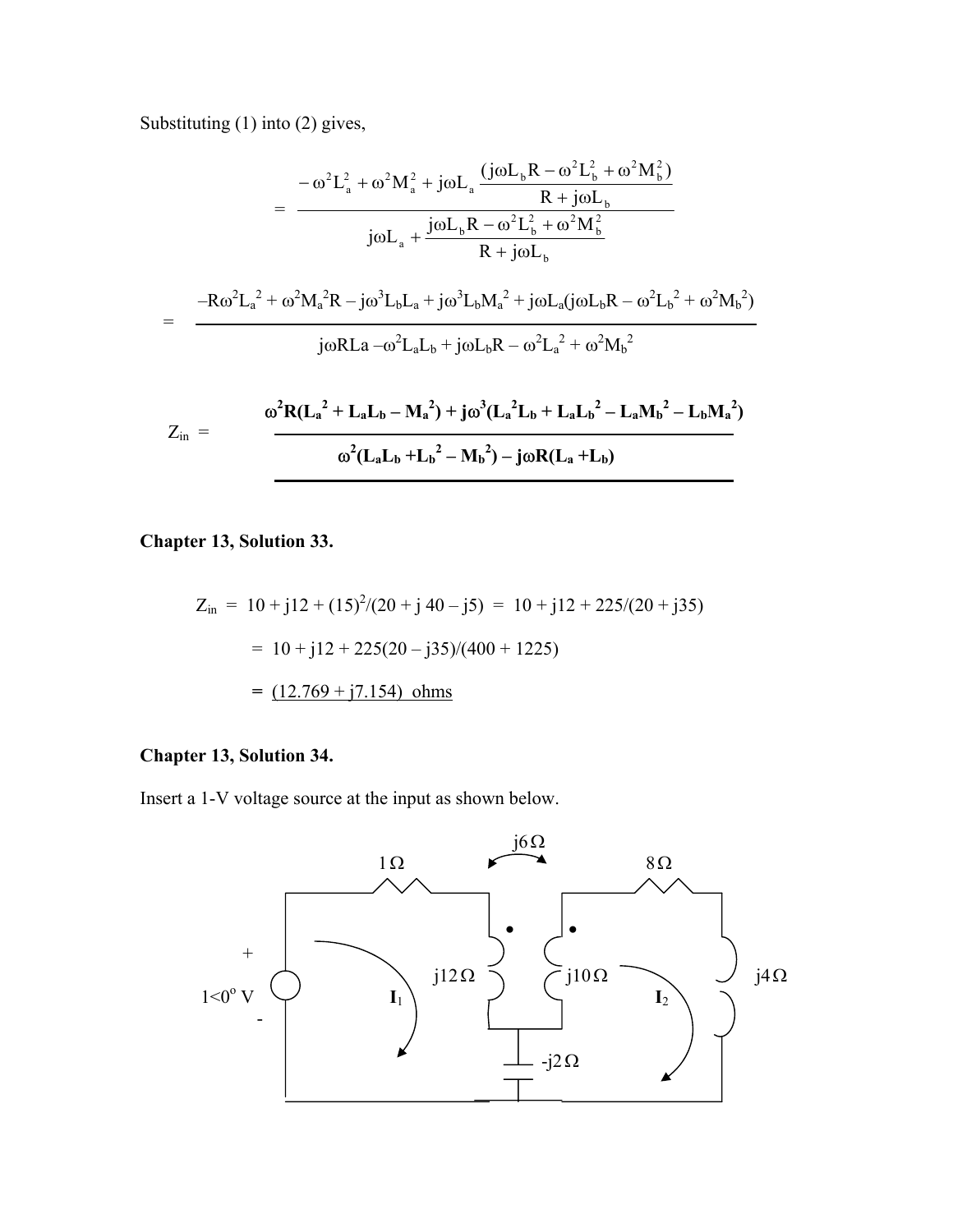For loop 1,

$$
1 = (1 + j10)I_1 - j4I_2 \tag{1}
$$

For loop 2,

$$
0 = (8 + j4 + j10 - j2)I_2 + j2I_1 - j6I_1 \longrightarrow 0 = -jI_1 + (2 + j3)I_2
$$
 (2)

Solving (1) and (2) leads to  $I_1 = 0.019 - j0.1068$ 

$$
Z = \frac{1}{I_1} = 1.6154 + j9.077 = \frac{9.219 \angle 79.91^{\circ} \Omega}{2}
$$

Alternatively, an easier way to obtain **Z** is to replace the transformer with its equivalent T circuit and use series/parallel impedance combinations. This leads to exactly the same result.

#### **Chapter 13, Solution 35.**

| For mesh 1, | $16 = (10 + i4)I_1 + i2I_2$         | (1) |
|-------------|-------------------------------------|-----|
| For mesh 2, | $0 = i2I_1 + (30 + i26)I_2 - i2I_3$ | (2) |
| For mesh 3, | $0 = -j12I_2 + (5 + j11)I_3$        | (3) |

We may use MATLAB to solve (1) to (3) and obtain

$$
I_1 = 1.3736 - j0.5385 = 1.4754 \angle -21.41^{\circ} A
$$
  
\n
$$
I_2 = -0.0547 - j0.0549 = 0.0775 \angle -134.85^{\circ} A
$$
  
\n
$$
I_3 = -0.0268 - j0.0721 = 0.077 \angle -110.41^{\circ} A
$$

#### **Chapter 13, Solution 36.**

Following the two rules in section 13.5, we obtain the following:

- (a)  $V_2/V_1 = -n,$   $I_2/I_1 = -1/n$   $(n = V_2/V_1)$
- (b)  $V_2/V_1 = -n$ ,  $I_2/I_1 = -1/n$
- (c)  $V_2/V_1 = \underline{\mathbf{n}},$   $I_2/I_1 = \underline{1/\mathbf{n}}$
- (d)  $V_2/V_1 = \underline{\mathbf{n}}, \qquad I_2/I_1 = \underline{-1/\mathbf{n}}$